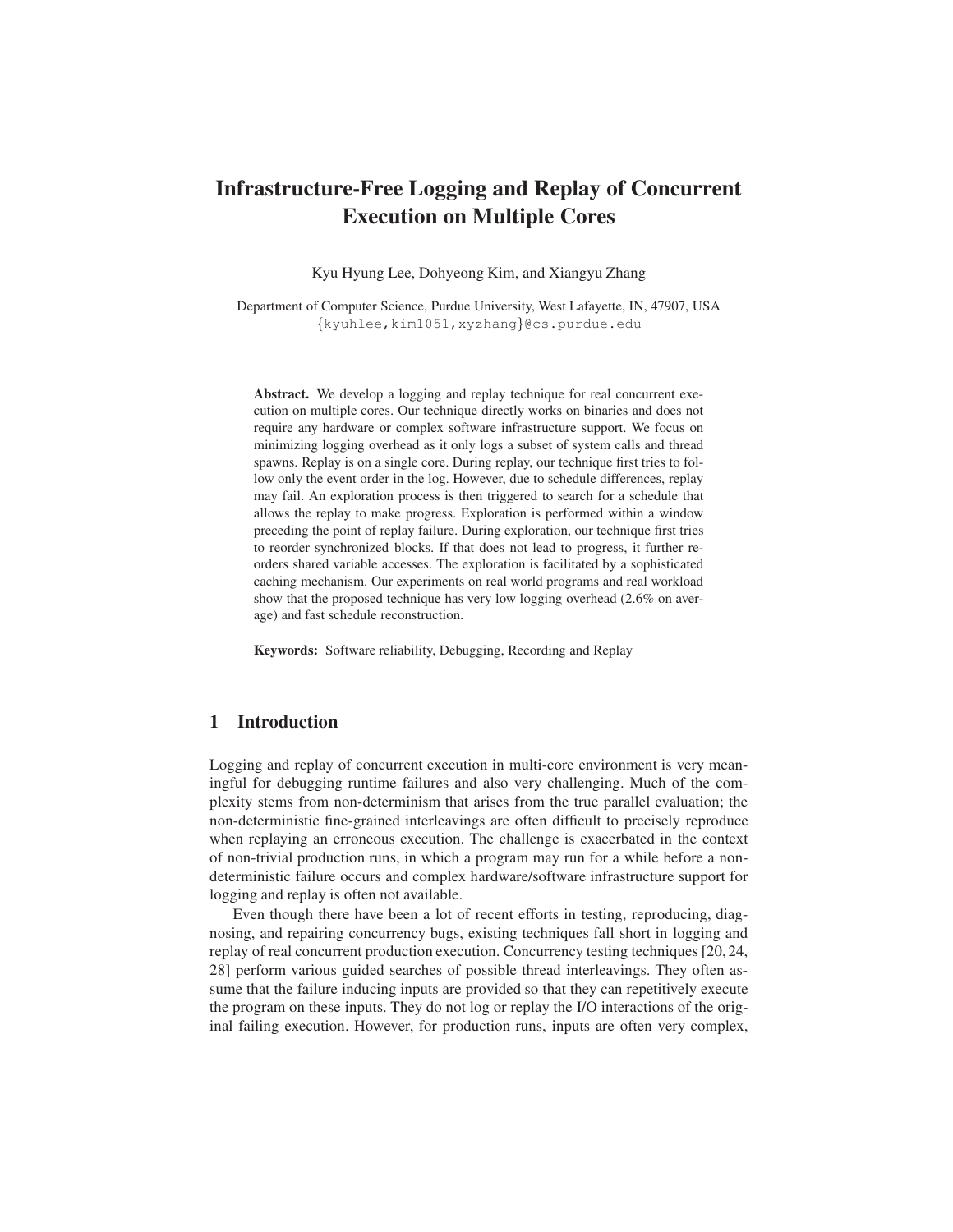involving network packets, signals, and relying on specific file system state, which requires logging.

Another line of work is to record the order of instructions that access shared state, when they are executed in parallel on different cores. However the entailed instructionlevel monitoring [5, 8, 31, 21, 19, 33, 11] is expensive and often requires hardware or complex software infrastructure support, limiting its applicability.

PRES [25] is a technique that uses dynamic binary instrumentation framework called PIN [18] to log different levels of runtime information of a failing run, such as system calls, synchronizations, and even basic blocks. It then tries to reproduce the failure on top of PIN using such information. If it fails, it switches to performing bounded search of shared memory access schedule, supported by the log. However, the need of infrastructure support such as PIN makes it difficult to be used for production runs and causes high logging overhead. We have also found that the bounded search of shared memory access schedule could be very expensive for long runs due to the large search space.

In this paper, we aim to develop a logging and replay technique for execution on multiple cores, serving both software users and developers. It does not require any extended hardware or complex software infrastructure, but rather operates directly on compiled binaries. It features a very low logging overhead as it does not try to log the precise non-deterministic access level interleavings. Replay is a cost-effective search process that produces a deterministic schedule leading to the failure. The produced schedule is for a single core, to allow easy application of follow-up heavy-weight analysis (e.g. slicing [1]) to the failing execution, as most such analysis are for single core execution. *Users* can easily apply our logging component to production runs of deployed software. Logs can be submitted to *developers* for remote reproduction, saving the trouble of manually crafting the failure inducing inputs. *Users* can also choose to reproduce the schedule on their side before submitting a bug report, which would substantially lower the burden of developers. It is very helpful during software development as well since it can be used for in-house testing due to its low system requirement and low overhead.

In our technique, we log minimal information to replay an execution such as nondeterministic system calls, signals and thread spawns in the multi-core logging phase. In the replay phase, we combine I/O replay with schedule exploration to replay concurrency failures on a single core. We leverage the observation by PRES [25] that a lot of non-determinism in a concurrent execution is intentional and thus harmless. It is hence not necessary to faithfully reproduce such non-determinism. Instead,we use the I/O replay log as the validation of an *acceptable* schedule that may be different from the original schedule and yet induces the same failure. The intuition is that if the schedule becomes so different from the original schedule, the program state would differ as well so that variables may have different values and different control flows may be taken. As a result, the replay log becomes invalid, e.g., an event is expected by the replay but not present in the log or an event has different arguments from those recorded in the log. If the replay fails to make progress, we start a process that explores different sub-schedules *within a window* close to the point where the replay fails. We have two layers of exploration, one at the synchronized block level and the other at the fine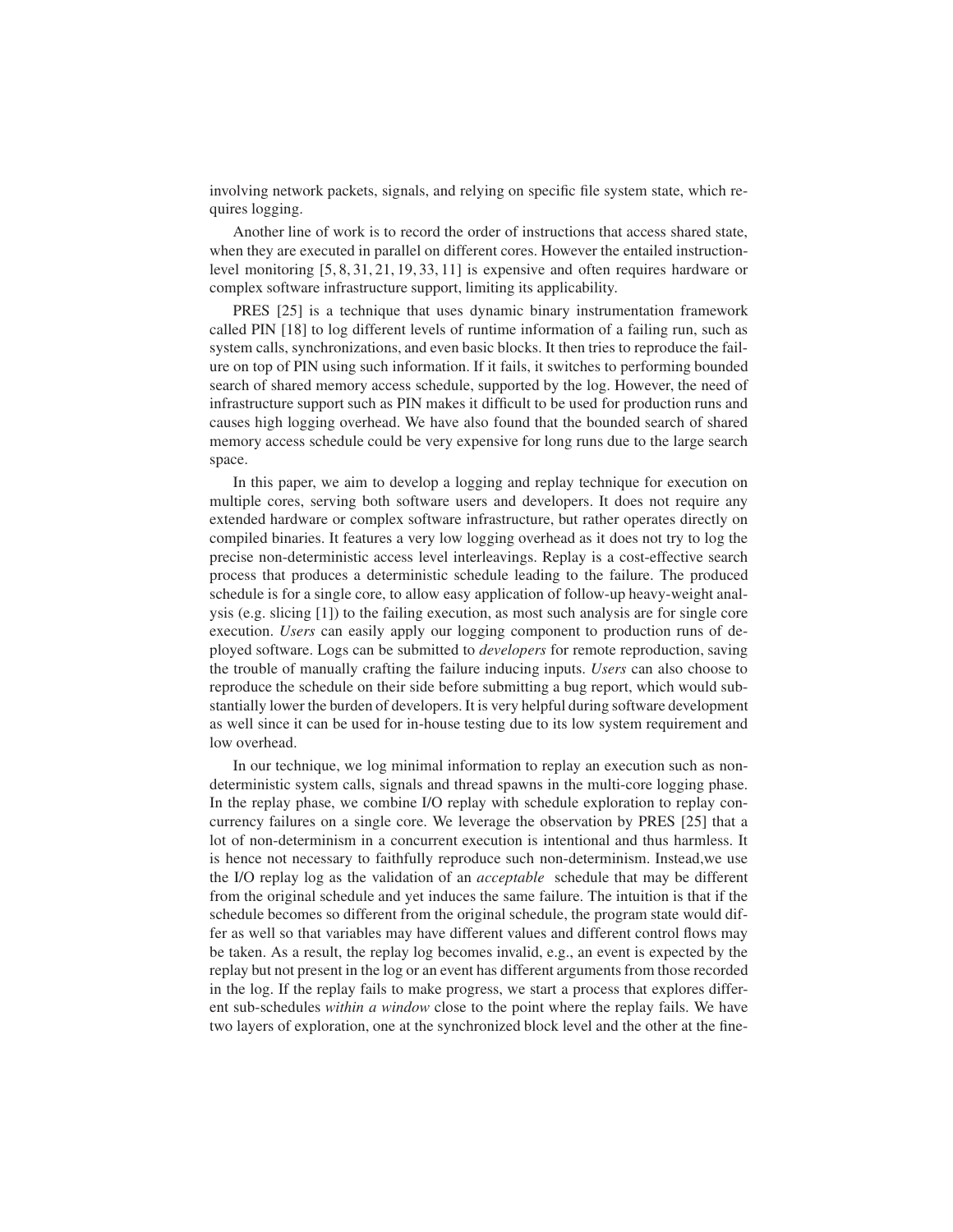grained memory access level. Any new sub-schedule leading to some progress in replay is admitted to the final schedule. If both explorations cannot find a valid schedule in the current window, we continue to explore preceding windows until we make progress in the replay. We also observe that for long production runs, replay often fails to make progress at similar situations. We hence use caching to speedup exploration. The process is iterative and terminates when the whole log, including the original failure, is successfully replayed.

Our contributions are highlighted as follows.

- We develop a logging and replay technique that does not require infrastructure/kernel/compiler support. This makes it more applicable than existing techniques. We also precisely formulate the technique.
- Our logging techinique focuses on minimizing overhead. We only log a subset of system calls, signals and thread spawns. They constitute the minimal necessary set of events to replay an execution. The logging overhead is negligible, 2.6% on average and 3.84% on the worst case.
- We study the characteristics of replaying real concurrent executions of two large subjects with different levels of thread contention and reveal insights about the various reasons why replay fails, which provide critical guidance for our design.
- We propose the notion of window based on the happens-before relation of events. When replay fails to make progress, we perform two layers of schedule exploration only within the window. This strategy allows us substantially reduce the search space.
- We have developed a caching mechanism that can avoid redundant schedule exploration, which is very common in practice.
- We perform thorough evaluation of the technique on a set of real world benchmark programs. The results show that our schedule reconstruction algorithm is very effective and efficient. It is 10.55 times faster than the PRES replay algorithm. We have also demonstrated scalability using a 7-days long real workload.

# 2 Motivation

In this section, we present the overview of our technique through an example and observations from replaying two large scale multi-threaded applications.

# 2.1 Motivating Example

Consider the example in Fig. 1. The code snippet is executed by two threads. The example simulates a real bug in the logging module of the *Apache* webserver. Apache logs remote requests for administration purpose. We extend the buggy logic to better explain our technique. Upon a request, the program increases the global request count at line 4. The access is protected by a lock. For every 16 requests (as suggested by line 6), an administrative message is generated and supposed to be put in the log eventually. The message is first stored in a thread local buffer and later copied to a global log buffer; the length of the local buffer *len* is hence updated at line 8. Lines 11-14 copy the local buffer to the global buffer. In particular, it first tests if appending the local buffer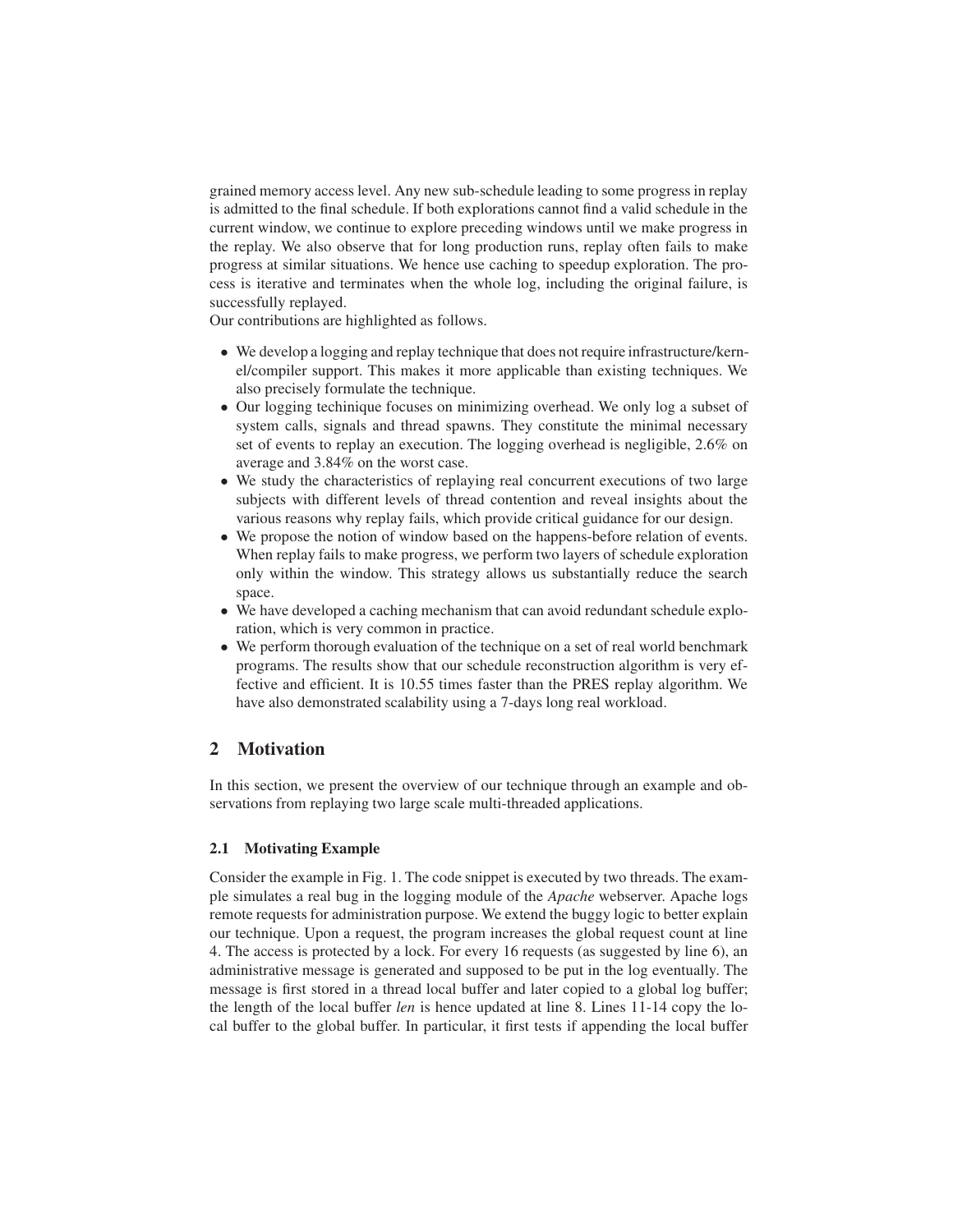

Fig. 1. A segfault caused by concurrent execution on two cores. Different background colors denote different threads. Important variable values are shown on the right of the threads with *r*, *l*, *b* denoting *req cnt*, *len*, and *buf len* respectively. Symbol 3<sup>2</sup> denotes line 3 in thread 2.



Fig. 2. The different phases of our single core replay scheme.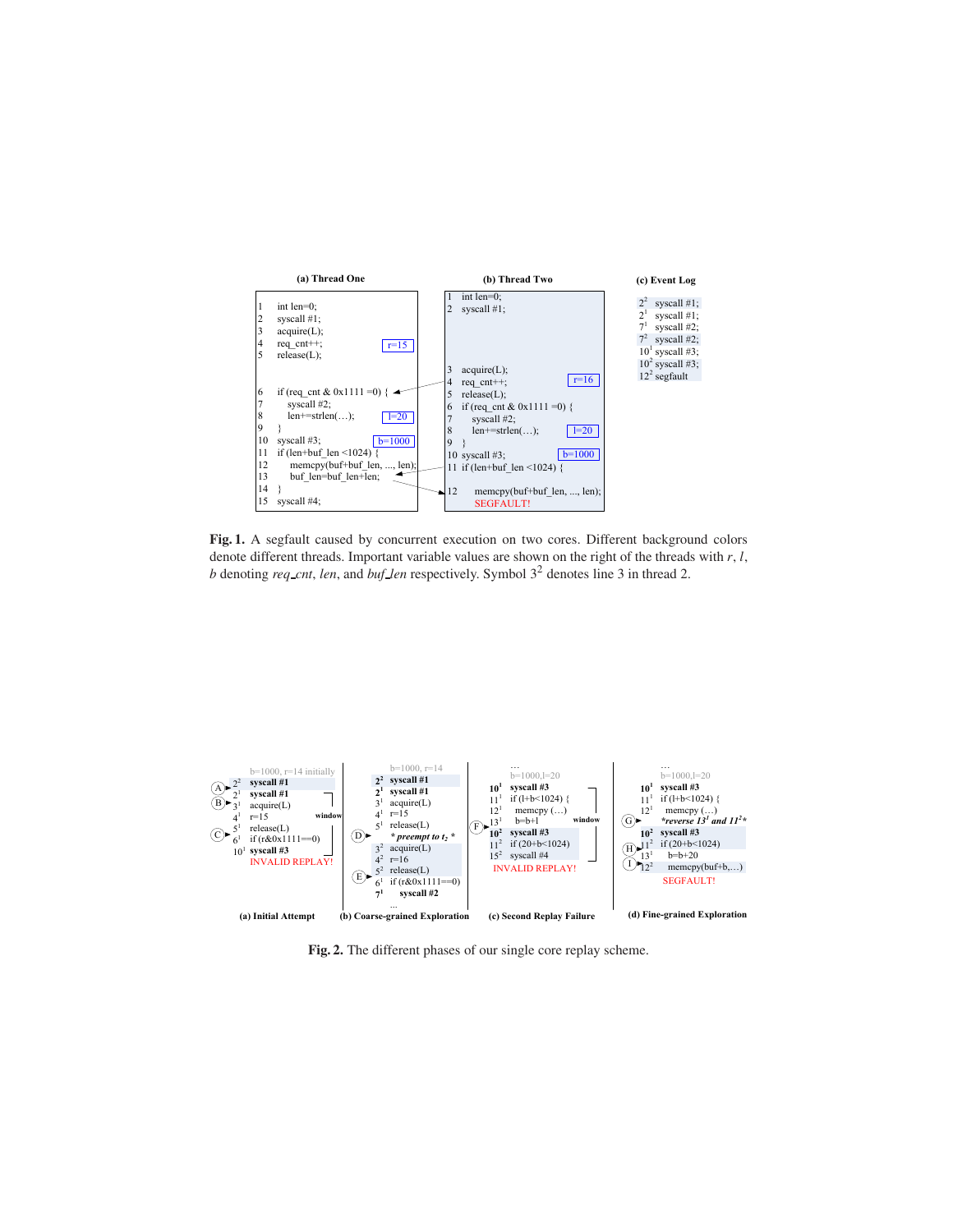would overflow the global buffer (with size 1024) at line 11. Variable *buf len* is the current length of the global buffer. If not, it copies the message and increases the global counter.

Fig. 1 shows a concurrent execution on two cores. The vertical direction is the time line. Observe that statements may be executed at the same time to simulate real concurrency. A few important happens-before are explicitly noted by arrows. We also show the important variable values on the right. Note that both threads observe *req cnt* to be 16 at line 6. Hence, both threads have a local message of size 20 generated. The local buffer size *len* is 20 in both threads. Because the current global buffer size is 1000, the test at line 11 passes in both threads, allowing copying the messages to the global buffer. However, the global buffer size is increased in thread one before the memory copy in thread two, resulting in copying 20 bytes at the location of 1020 and thus a segfault.

Observe that the failure cannot be easily replayed as it requires two data races, one is about variable *req cnt* at lines 4 and 6 and the other is about *buf len* at 11 and 13. If we simply re-execute the program on a single core and assumes thread one executes before thread 2, the message is not even generated in thread one as *req cnt=15*. As a result, the execution terminates normally. Two preemptions are needed to mutate it to the failing run. However, in production runs, a program usually operates for a long time before a failure. Performing a 2-preemption schedule exploration using techniques like CHESS [20] is prohibitively expensive. Furthermore, although logging happens-before relations between shared variable accesses may allow easy reproduction, it induces very high runtime overhead on production runs.

Our technique only logs system calls, signals and thread spawns in the original execution. This is the minimal set of information we need to replay a concurrent execution. Fig. 1 (c) shows the generated log. A global order of these events is also recorded.

Initial Replay Attempt. Initially, our algorithm tries to replay only based on the global order in the log. It keeps executing a thread. If a synchronization is encountered, e.g. before a lock acquisition or after a release, or a system call is about to execute, the algorithm checks to see if the next event in the log is for a different thread. If so, it context switches to that thread. Fig. 2 (a) shows the initial replay of the log in Fig. 1  $(c)$ . According to the log, it starts by executing thread 2. At point  $(A)$ , when thread 2 is about to execute the acquisition at line 3, it identifies that the next event in the log belongs to thread 1. Hence, it context switches to thread 1. Points  $\emptyset$  and  $\emptyset$  are also synchronization points, but no switches are needed. At the end, the replay encounters *syscall #3* in thread one while the log has *syscall #2* as the next event. The root cause is that schedule differences cause a different control flow path. The inconsistency indicates that we should revise our schedule.

Coarse-grained Exploration. Our algorithm then explores a different schedule within a window. Intuitively, the execution in the current thread from the last consistent event of the thread to the inconsistent event very likely has undesirable state differences. Such differences could be caused by concurrent execution from other threads. Hence, the window includes all such concurrent execution. The window for the previous inconsistency is shown in Fig. 2 (a). The first phase is to reorder synchronized blocks in the window. Particularly, we try to context-switch to a thread different from that specified by the log. We explore in a backward order, starting from the inconsistent event.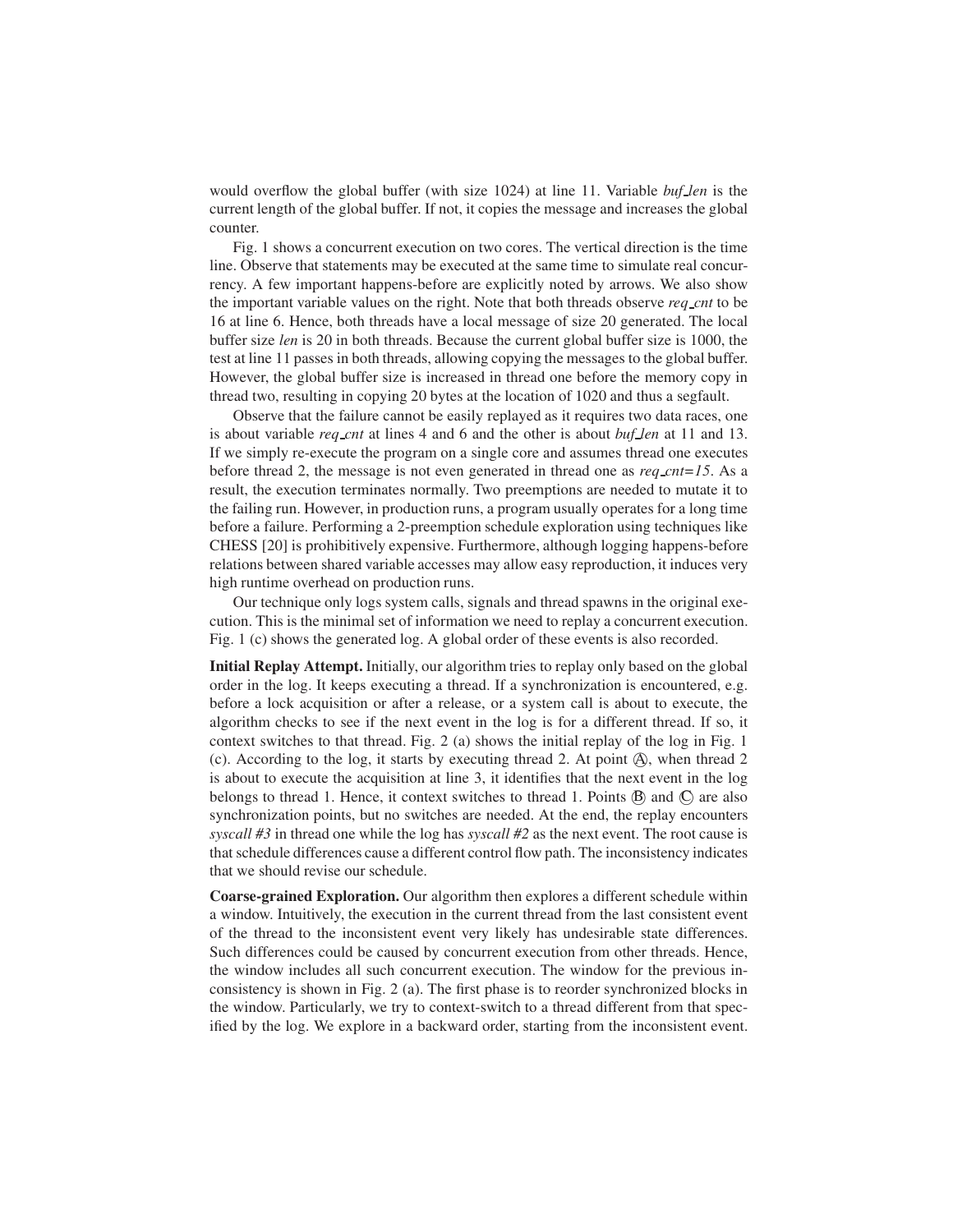Going backward from *syscall #3* in Fig. 2 (a), the first attempt would be a preemption at point C. It results in an execution shown in (b). Note that although the execution is preempted to thread 2 at  $(D)$ , it goes back to thread 1 at  $(E)$  to respect the event order. As a result, *syscall #2* is correctly encountered. Hence, the preemption is admitted as part of the final schedule.

However, the replay later fails another validity check at the segfault event, as shown by Fig. 2 (c). That is, thread 2 is about to execute *syscall #4* at line 15 but the log indicates a *segfault* event. The root cause is that following the default replay strategy, thread 1 is able to execute lines 10-13 without being interleaved. As a result, the second data race critical to the failure does not occur such that line 11 in thread 2 takes the false branch. The window is determined as shown in the figure (more details about window identification will be disclosed in Section 4). Observe that there are no synchronizations in the window. We hence resort to the fine-grained access level schedule exploration.

Fine-grained Exploration. In this phase, we detect all data races only within the window, and try to reverse the order of the two accesses in a race. The search is also backward. In the window in (c), the race closest to the inconsistent event is the write of *buf len* at  $13<sup>1</sup>$  (i.e. line 13 in thread 1) and the read at  $11<sup>2</sup>$ . Hence, our schedule is enhanced to reverse the order of these two accesses, leading to the execution in (d). Observe that right before the write, at  $\Theta$ , the algorithm switches to thread 2. Right after the read, at  $(H)$ , it switches back to thread 1. At  $(T)$ , when thread 1 is about to execute *syscall #4*, it observes that the next event is in thread 2. It switches to thread 2. The segfault occurs at the memory copy statement. The highlighted events and the preemptions in (b) and (d) constitute the final schedule that allows a valid replay and generates the original failure. Note that if both coarse-grained and fine-grained explorations cannot find a schedule to make progress in the current window, we continue to explore preceding windows until we find a valid schedule.

#### 2.2 Observations

| Applications | Observed replay failures                   | Root Cause   | <b>CPU</b><br>contention |          | Need           | Within         | Distance (root cause $\rightarrow$ fail) |                                                                  |                |
|--------------|--------------------------------------------|--------------|--------------------------|----------|----------------|----------------|------------------------------------------|------------------------------------------------------------------|----------------|
|              |                                            |              |                          |          |                |                |                                          | None Low High Fine-grained? Window? # of instructions # of calls |                |
| Apache-1     | Unmatch(write,poll)                        | Control flow | 2                        | 3        | 9              | N <sub>0</sub> | Yes                                      | 4884                                                             | 185            |
| Apache-2     | Unmatch(poll,write)                        | Control flow | 8                        | 6        | 17             | N <sub>0</sub> | Yes                                      | 94                                                               | 8              |
| Apache-3     | Unmatch(argument)                          | Value        | $\Omega$                 |          | $\overline{c}$ | <b>Yes</b>     | Yes                                      | 1044                                                             | 15             |
| Apache-4     | Unmatch(gettimeofday, read) Control flow   |              | $\overline{4}$           | 5        | 14             | No             | Yes                                      | 720                                                              | 8              |
| Apache-5     | Unmatch(read, gettime of day) Control flow |              |                          | 8        | 6              | N <sub>0</sub> | Yes                                      | 834                                                              | 10             |
| Apache-6     | Deadlock                                   | User lock    |                          |          | $\overline{2}$ | No             | Yes                                      | 21                                                               | 3              |
| Apache-7     | Deadlock                                   | Sync order   | $\overline{c}$           |          | 11             | No             | Yes                                      | 106                                                              | 6              |
| Apache-8     | Unmatch(segfault, write)                   | Value        | $\Omega$                 | $\Omega$ |                | <b>Yes</b>     | Yes                                      | 631                                                              | 8              |
| MySOL-1      | Unmatch(sigtimedwait, alarm) Control flow  |              | 21                       | 39       | 47             | No             | Yes                                      | 2032                                                             | 52             |
| MySOL-2      | Unmatch(sigtimedwait,time) Control flow    |              | $\overline{c}$           |          | 11             | No             | Yes                                      | 33                                                               | 3              |
| MySQL-3      | Unmatch(time,sigtimedwait)                 | Control flow | 12                       | 28       | 34             | N <sub>0</sub> | Yes                                      | 84                                                               | $\overline{c}$ |
| MySQL-4      | Unmatch(time,open)                         | Control flow | 4                        | 10       | 9              | N <sub>0</sub> | Yes                                      | 952                                                              | 31             |
| MySOL-5      | Unmatch(open,time)                         | Control flow | 9                        | 36       | 24             | N <sub>0</sub> | Yes                                      | 15                                                               | 4              |
| MySOL-6      | Unmatch(select,time)                       | Control flow | 13                       | 17       | 15             | N <sub>0</sub> | Yes                                      | 412                                                              | 19             |
| MySOL-7      | Deadlock                                   | Control flow | 3                        | 3        | 3              | No             | Yes                                      | 102                                                              | 11             |
| MySOL-8      | Deadlock                                   | User lock    | 31                       | 45       | 42             | No             | Yes                                      | 39                                                               | 3              |
| MySOL-9      | Deadlock                                   | Sync order   | 4                        | 3        | 5              | N <sub>0</sub> | Yes                                      | 56                                                               | $\overline{2}$ |
| $MySOL-10$   | Deadlock                                   | Control flow | $\Omega$                 |          | 4              | N <sub>0</sub> | Yes                                      | 36                                                               | 3              |

Table 1. Replay failures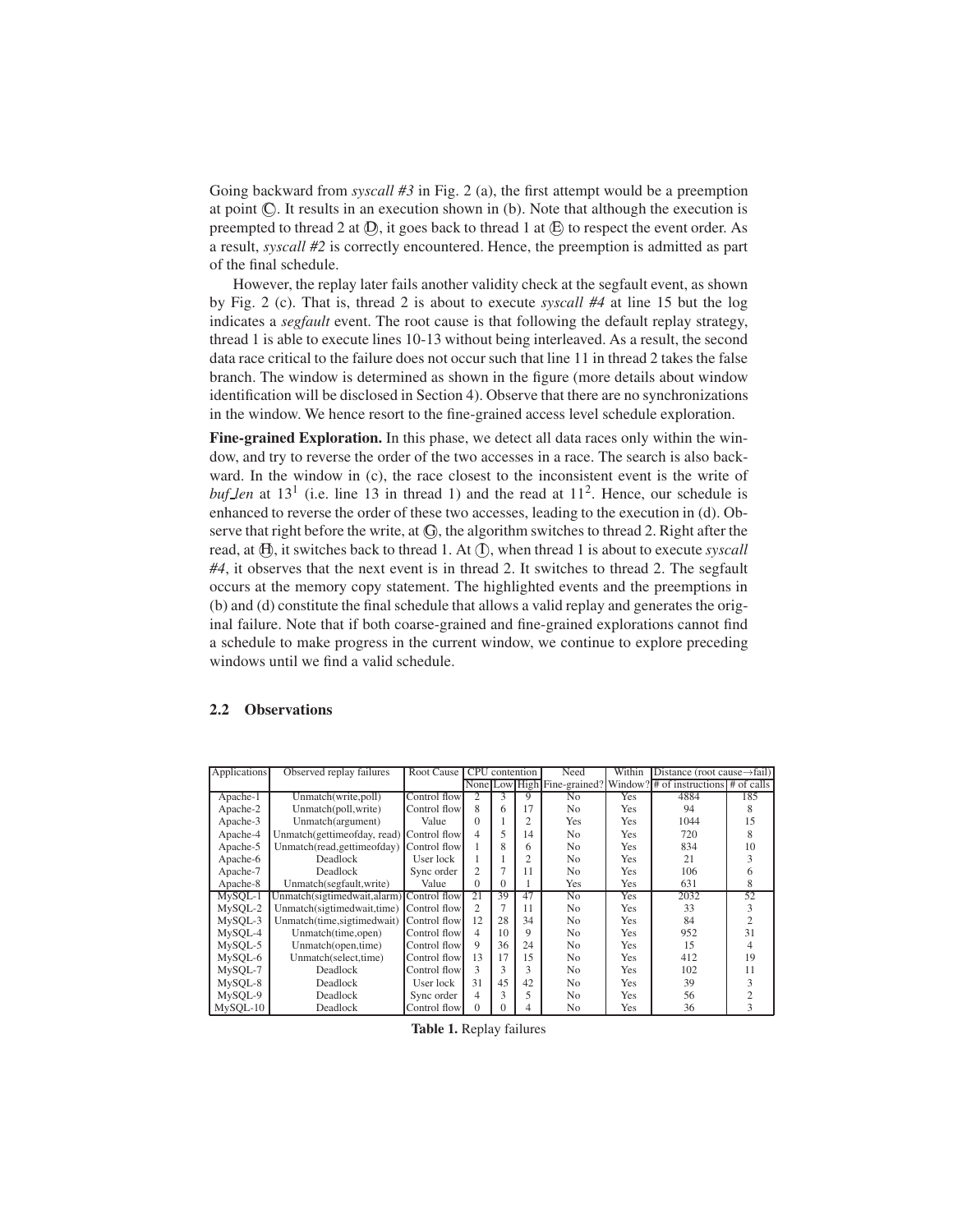In order to motivate the idea, we perform a study on two large scale multi-threaded applications, namely Apache and MySQL, to understand the characteristics of replaying real concurrency. We execute them on a quad core machine and log the system calls. For MySQL, we use the input generated by the work-load emulation client, mysqlslap, which is provided with the program. For Apache, we use httperf to generate 1,000 concurrent requests. We create 4 worker threads for both subjects. Although these are benign executions, replaying them only with the system call logs is nonetheless challenging. Each time when replay fails to make progress due to deadlocks or unmatched events, called a replay failure, we manually study its root cause, leveraging our implementation of CHESS [20] in an interactive way. In particular, the implementation allows us to search backward from the execution point where replay fails to look for a number of preemptions at synchronizations or shared memory accesses that allow us to get through the failure point. For each replay failure, we manually try different configurations of the search (e.g. the distance to search backward and the number of preemptions) until we succeed. We also simulate different levels of thread contention by executing a configurable CPU-intensive threaded program in the background. We have studied three setups: (1) no contention – the subject program owns 100% of the CPU; (2) low  $-66\%$ ; and (3) high  $-50\%$ .

Table 1 presents our observations. Column 2 presents the unique replay failures we have observed and column 3 shows the root cause of each failure. Columns 4-6 present the number of occurrences of each replay failure at different contention levels. Column 7 shows if we need fine-grained exploration to get through the failure. Column 8 shows if we could find a correct schedule in the exploration window (defined in Section 4). Columns 9 and 10 present the distance from the root cause (i.e. the farthest preemption needed) to the replay failure point, measured by the number of instructions and function invocations.

First of all, we observe much fewer replay failures than expected, even with the highest contention level. It seems to indicate that the non-determinism caused by real concurrency does not substantially affect system level behavior. We observe two kinds of replay failure symptoms: *unmatch* and *deadlock*. The former means that replay can not make progress because the event in the log does not match the expectation. In the table, we also present the mismatched events observed. These symptoms are caused by five possible reasons as demonstrated by the samples in Fig. 3. Circled numbers show the order of execution. The replay order is presented on the bottom of each example. Note that the replay is guided by the system call log in these examples. Upon each pthread synchronization or system call, the replay tries to switch to the thread indicated by the next event in the log. In (A), the replay fails at syscall#2 due to control flow difference. This is the most common type. In (B), the system call arguments do not match between the log and the replayed execution at  $(4)$ . In  $(C)$ , T1 is waiting for a conditional variable *cond wait*, which did not happen in the original run. The replay then switches to T2, which cannot replay syscall#3 at  $(4)$  without T1 replaying syscall#2, and hence deadlock. In (D), the *spin lock* function is a program specific lock invisible to our analysis. When T1 is about to execute  $(6)$ , the replay context switches to T2 to respect the log order, but T2 cannot acquire the lock at  $(2)$ , and hence deadlock. In  $(E)$ , T1 is waiting for the conditional variable at  $(1)$ , and then the replay context switches to T3 (hinted by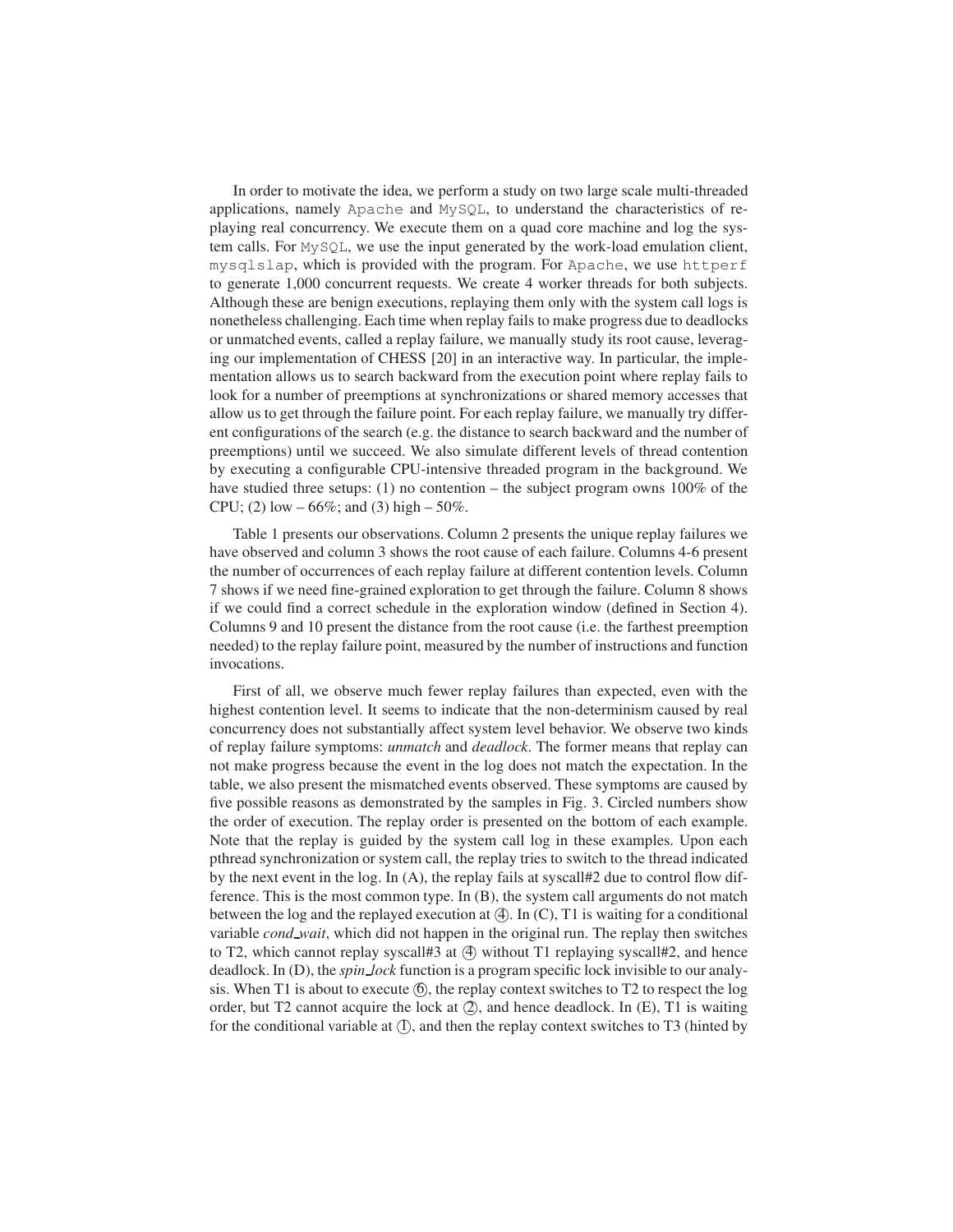

Fig. 3. The root causes of the observed replay failures.

the log order). T3 acquires lock  $\perp$  at  $(6)$  then it context switches to T2 before  $(7)$  because T2 is the only available thread at this point, again instructed by the log. Now T2 sends signal to T1 and it context switches to T1 at  $(8)$ . However the mutex is already held by T3 and thus deadlock.

We also observe the following:

- Replay often fails during *normal* execution before it reaches the faulty point.
- Replay fails more often with higher contention.
- Replay tends to fail at the same failure repeatedly.
- Fine-grained exploration is rarely needed.
- Searching within the exploration window is sufficient for all cases we have seen.
- The distance between the root cause of replay failure and the symptom tends to be short.
- We have further observed that the repetition of replay failure is not caused by the reoccurrences of the same input. They are due to nondeterminism of low level shared data structures (e.g. *table* structures in MySQL, *buffered log* in Apache) that have little to do with input values. In other words, we believe the repetitive behavior will always manifest, regardless of the input. This is supported by our experiment in Section 7.

# 3 Language and Semantics

To facilitate discussion, we introduce a kernel language. The syntax of the language is presented in Fig. 4. A method can be spawned as a thread. We model devices and I/O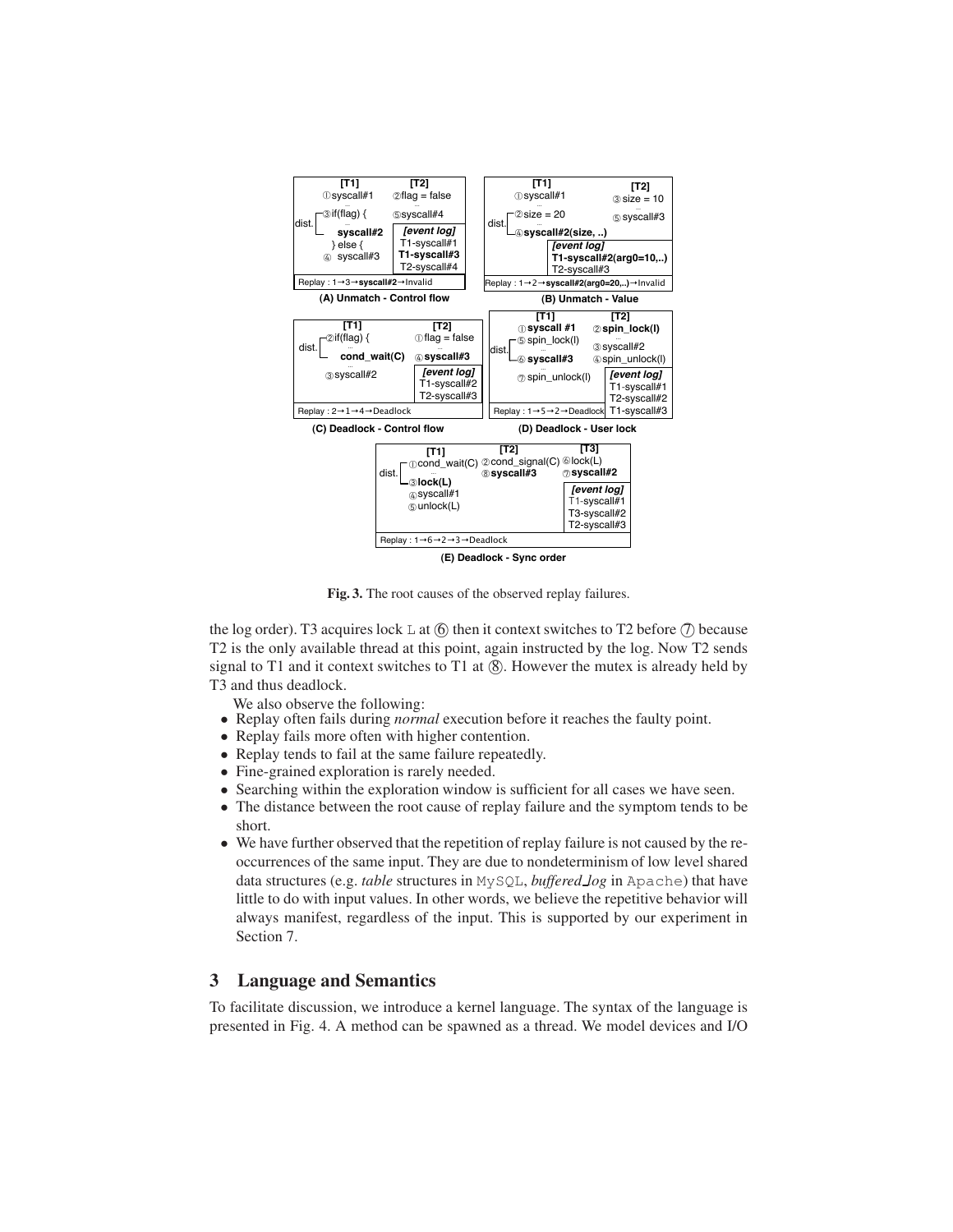KERNEL-LANGUAGE *L Program P* ::=  $\overline{m(\lbrace s \rbrace)}$ ; *Dev*  $d ::=$  **stdin** | **stdout** | *f*  $\mathit{Expr}$   $e ::= x^{\ell} \mid c \mid e_1 \text{ binop } e_2 \mid \text{read}^{\ell}(d)$ *Stmt*  $s ::= x := e^e e \mid \text{write}^{\ell}(d, e) \mid s_1; s_2 \mid \text{spam}^{\ell} m() \mid$  $\mathbf{acquire}^\ell(k)$  |  $\mathbf{release}^\ell(k)$  |  $\mathbf{skip}$  |  $\mathbf{assert}^\ell(e)$  |  $\mathbf{fail}$ *Method m, Var x, File f, Lock k*  $\in$  *Identifier Constant c*  $\in$  *Z* 



```
Store \sigma: Var \rightarrow ZIOStore ι: Dev \rightarrow \overline{Z}LockState K : Lock \rightarrow Z^{+} \cup \{\perp\}Log L := \overline{\alpha}LogEntry \alpha ::= READ\langle i, t, d, \ell, c \rangle \mid WRITE\langle i, t, d, \ell, c \rangleSPAWN\langle i,t,\ell \rangle | FAIL\langle i,t,\ell \rangleLogEntryId i \in Z^++ ThreadId t \in Z^+Fig. 5. Definitions
```
with **read**() and **write**(). Failures are modeled as assertion violations. Variables may be accessed by multiple threads.

#### 3.1 Logging Semantics

Compared to other execution artifacts, logging I/O interactions with the environment is necessary as they cannot be constructed by post-mortem analysis. Hence, we log system calls with global timestamps.

Fig. 5 presents definitions for the logging semantics. The device store ι denotes the state of device, which is a mapping from a device to a sequence of constant values. The lock state  $\mathcal K$  is a mapping from a lock to a thread id or a special value  $\perp$ , denoting the owner of the lock, or its availability for acquisition, respectively. The evaluation generates a log *L*, which is a sequence of events. In the semantics, we model the read, write, thread spawn, and assertion failure events. In our real implementation, we log most system calls, thread spawns, and all exceptions such as segfaults. Note that synchronizations or shared variable accesses are not logged in order to achieve the lowest possible logging overhead.

Each log entry consists of a global id *i* serving as a timestamp, the thread id *t*, and a label  $\ell$  indicating the program point at which the event happened. For reads and writes, the value being read or written is also logged. Logging read values is to avoid accessing the device during replay. Logging write values is to validate a replay.

The logging semantics are presented in Fig. 6. Expression evaluation is of the form  $\sigma, \tau, \mathcal{L}: e \xrightarrow{e} t, t', \mathcal{L}', e'$ , with  $\sigma$  the store,  $\tau$  the device store,  $\mathcal{L}$  the log, and *e* the expression. The evaluation is carried out in thread *t*. Devices are modeled as streams. In particular, one value is read at a time from the head of a stream; and a value can be written to the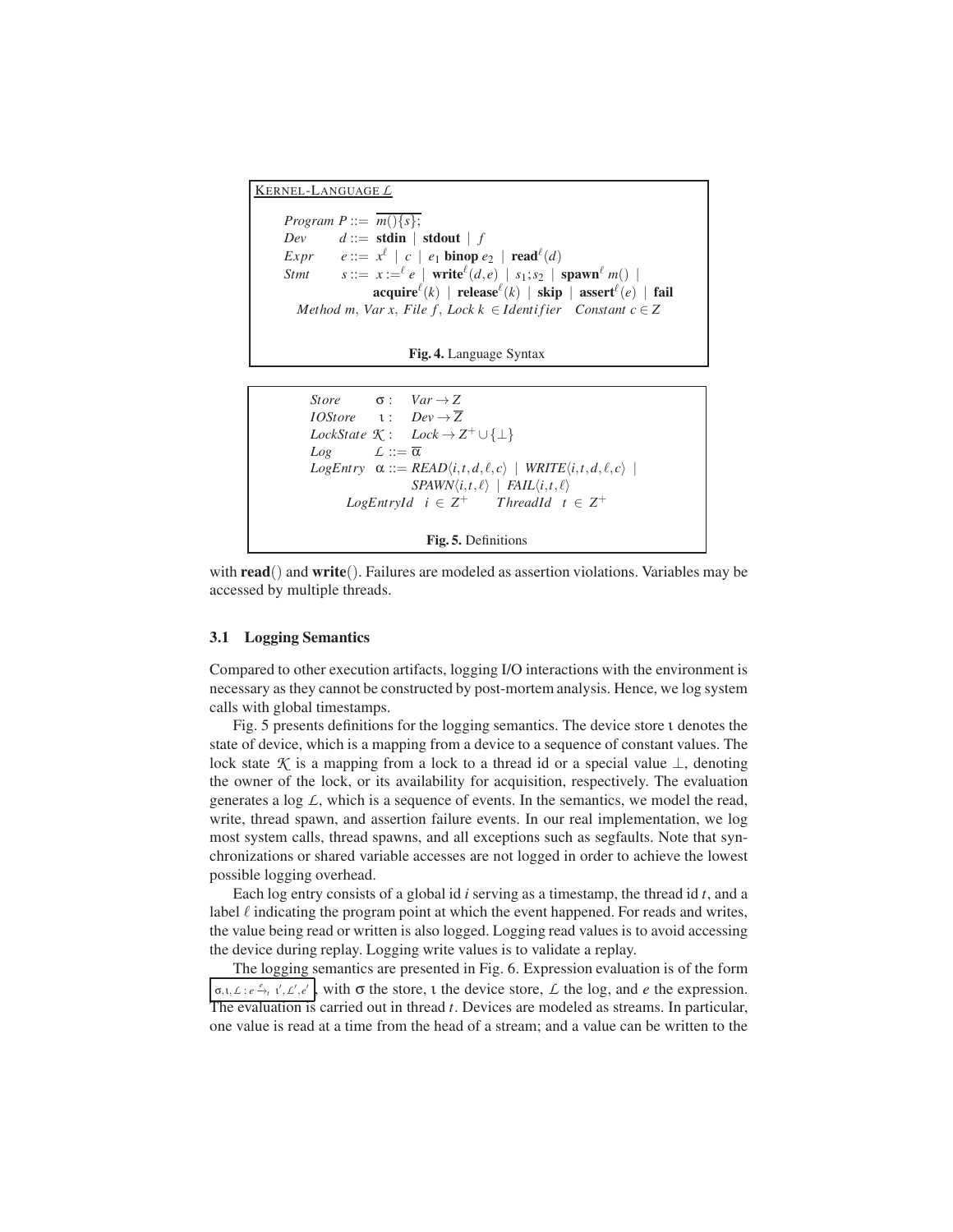

tail of the stream. More I/O complexity is omitted to simplify the formal discussion. Our implementation supports most system calls and signals. In the evaluation of a read expression, a constant value *c* is removed from the head of the stream; a read event is appended to the log. Local statement evaluation evaluates program statements in a thread, with the form  $\sigma$ ,*i*, *K*, *L* : *s*  $\frac{s}{\tau}$ ,  $\sigma'$ ,*i'*, *K'*, *L'*, $s'$  with *K* the lock state and *s* the statement. For a write statement, it appends the value *c* to the end of the stream and a write event to the log. For a lock acquisition, if the lock is available or being held by the current thread, it updates the lock state and allows evaluation to proceed. Note that the lack of an evaluation rule when the lock is held by other threads means that the evaluation of the current thread cannot proceed. The global evaluation will pick another thread to continue. For a lock release, the state of the lock becomes available, which may allow some previously blocked thread to proceed. For an assertion statement, if the assertion fails, a log entry is appended and the whole evaluation terminates (through the fail statement). Otherwise, it allows the evaluation to proceed, without adding a log entry.

Global rules  $\sigma$ , *i*, *K*, *L*,  $(s_1, ..., s_n) \rightarrow \sigma'$ , *i'*, *K'*, *L'*,  $(s'_1, ..., s'_n)$ , denote the evaluation of *n* threads with each thread *i* executing statement *s<sup>i</sup>* . Each step corresponds to a change in a single thread *i*, so  $\forall j \neq i, s_j = s'_j$ . The choice of which thread advances at any given point is *non-deterministic*, modeling concurrent execution on multiple cores. Terminated threads are left in the list with the skip statement. The whole evaluation termi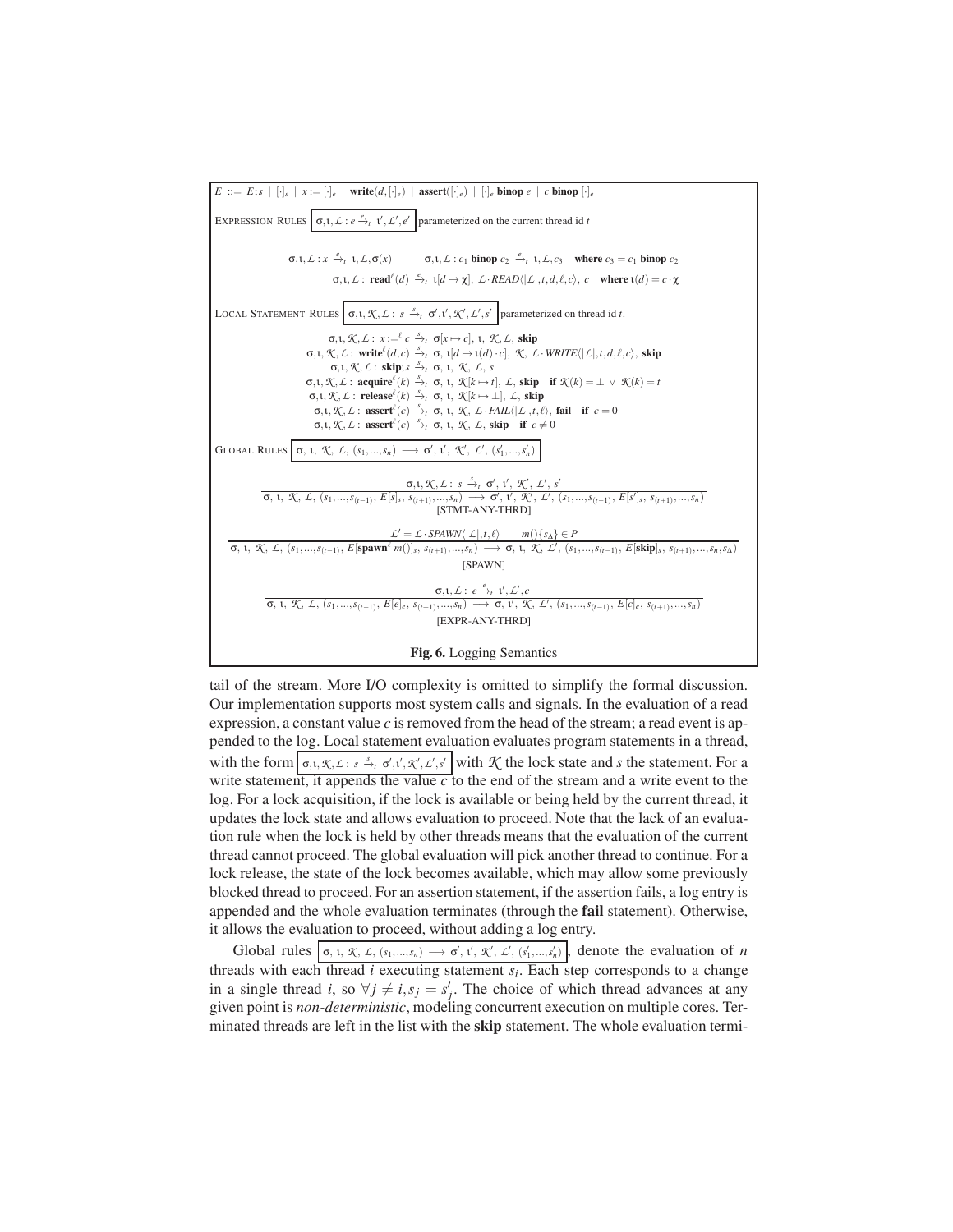nates normally if all threads terminate normally. Rule [SPAWN] spawns a method as a thread, by expanding the list of threads.

In our implementation, each thread has its own log file to avoid contentions on a single log file. The log entry id remains global.

#### 3.2 Replay Semantics

Replay is driven by a log and a schedule. It is deterministic, modeling execution on a single core. Our replay strategy is to evaluate the same thread as much as possible, unless it is indicated by the replay log or the schedule that a context switch should be performed. Initially, the schedule is empty. Replay is carried out following only the replay log. If such basic replay does not succeed, an exploration process is triggered to generate a schedule that can advance more during replay, until eventually all the events in the replay log, including the failure event, are correctly replayed.

The replay log serves the following three purposes. (1) The global timestamps specify a global order. Replay must follow the same order. (2) The values stored in the read events are used as inputs to drive the replay execution, avoiding accessing the devices. (3) The log is also used as a validation of the replayed execution.

Replay is facilitated by a schedule generated by the schedule exploration process to provide an additional harness. It specifies a set of preemptions that are at synchronization primitives. We will extend it to include preemptions at shared variable accesses in Section 4.3. The syntax of a schedule is presented in Fig. 7. It is a sequence of synchronization points. An entry  $sync\langle n,t \rangle$  denotes that switching to thread *t* upon the *n*th synchronization operation.

```
ADDITIONAL LANGUAGE SYNTAX
Preempt π ::= pevnt | psync
DynChk \quad \omega ::= chkEvnt(\ell) \mid chkWrt(\ell, e) \mid chkAssrt(\ell, e)Expr e ::= ... | <i>pevnt</i>? read<sup>\ell</sup>(d) req. chkEvnt(\ell)
Stmt s ::= ... | invalid_replay |
                    pevnt? write<sup>\ell</sup>(d, e) req. chkWrt(\ell, e) |
                   pevnt? \text{spam}^{\ell} m() req. chkEvnt(\ell) |
                    psync? acquire^{\ell}(k) | relcase^{\ell}(k) psync? |
                    pevnt? assert<sup>\ell</sup>(e) req. chkAssrt(\ell,e)
ADDITIONAL DEFINITIONS FOR EVALUATION
Schedule S ::= \overline{sync \langle n, t \rangle}InstCnt n \in \mathbb{Z}^+Fig. 7. Definitions for Replay Semantics
```
New definitions relevant to the replay semantics are presented in Fig. 7. Preemption  $\pi$  denotes a preemption test, which determines whether a preemption should be performed, following the schedule or the log order. There are two kinds of preemption tests for syscalls (*pevnt*) and synchronizations (*psync*), respectively. Dynamic check ω denotes the runtime checks performed to validate a replay. There are three kinds of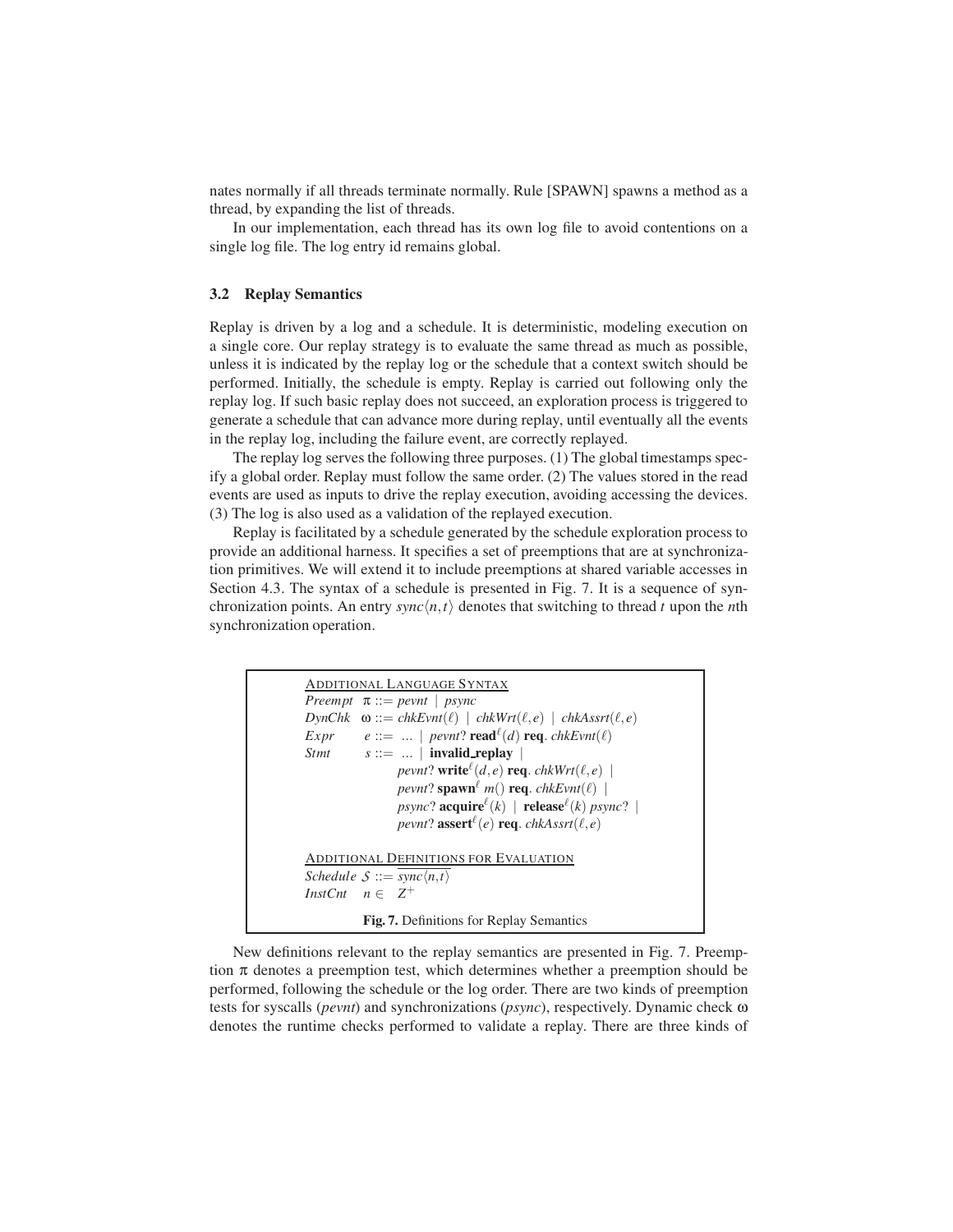dynamic checks: checking a write event (*chkWrt*), an assertion failure (*chkAssrt*), and other events (*chkEvnt*).

The syntax of kernel language is extended. Statements and expressions that could produce events in the logging phase are preceded with preemption tests and followed by checks. Additionally, a preemption test precedes each lock acquisition and follows each lock release. Given a program in the original language in Fig.4, one can consider the corresponding program in the extended language is automatically generated.

We also introduce a special counter variable *sync cnt* to record the number of synchronizations that have been evaluated. We use  $\sigma$ [*sync\_cnt*  $\uparrow_c$ ] to denote increasing the counter.

The replay rules are presented in Fig. 8. The evaluation order is given on the top. Observe that a preemption preceding an expression/statement is evaluated before the expression/statement, suggesting that the evaluation may switch to a different thread before evaluating the expression/statement. A check following an expression/statement is also evaluated *before* the expression/statement. We have to perform the check first as an expression/statement cannot be properly evaluated if there is any inconsistency. If a preemption test follows a statement (as for the release statement), it is evaluated after the statement evaluation.

**Preemption Rules**. They have the form  $\Big| \sigma, S, L, t : \pi \stackrel{\pi}{\rightarrow} \sigma', S', t' \Big|$ . Given store  $\sigma$ , schedule *S*, replay log  $\angle$  and the current thread id  $\overline{t}$ , a preemption test evaluates to a new thread id *t'*, together with the new store and schedule. A preemption is indicated by  $t' \neq t$ . For a preemption test regarding a log event (i.e. *pevnt*), the resulting thread id is the one indicated by the next log event. For a synchronization (i.e. *psync*), if the value of the synchronization counter, acquired by σ[*sync cnt*], equals to that specified in the next preemption in the schedule  $S$ , it yields the thread id specified in  $S$  ([P-SYNC-PRMPT]). Otherwise, it increases the synchronization count and continues evaluation with the thread specified by the log (P-SYNC-NOPRMPT]).

Checking Rules. The second set of rules is to validate a replay. They are of the form  $L, t : ∞ → b$ . A check  $ω$  evaluates to a boolean value *b*. We define replay validity as follows.

Definition 1 (Replay Validity). *Given a log L, a replay execution is valid if the execution must encounter the exact sequence of events as specified in L.*

It dictates observable equivalence between the original and the replayed runs. Observe that a valid replay must successfully reproduce the same failure as the failure event is part of the log. According to the rules, checking events other than writes and assertions (i.e. *chkEvnt*) is to test whether the program point of the syscall and the current thread id are those specified in the log. To validate a write event (i.e. *chkWrt*), we additionally check the equivalence of the parameter computed in the replay and that in the log. To validate an assertion (i.e. *chkAssrt*), we ensure that if the assertion passes, there is not a *FAIL* event in the log; and if the assertion fails, the appropriate failure event must be present in the log.

Expression and Local Statement Rules. The configurations of expression and local rules are similar to those in the logging semantics. The difference is that the device state t is not part of the configurations as devices are not accessed during replay. Inputs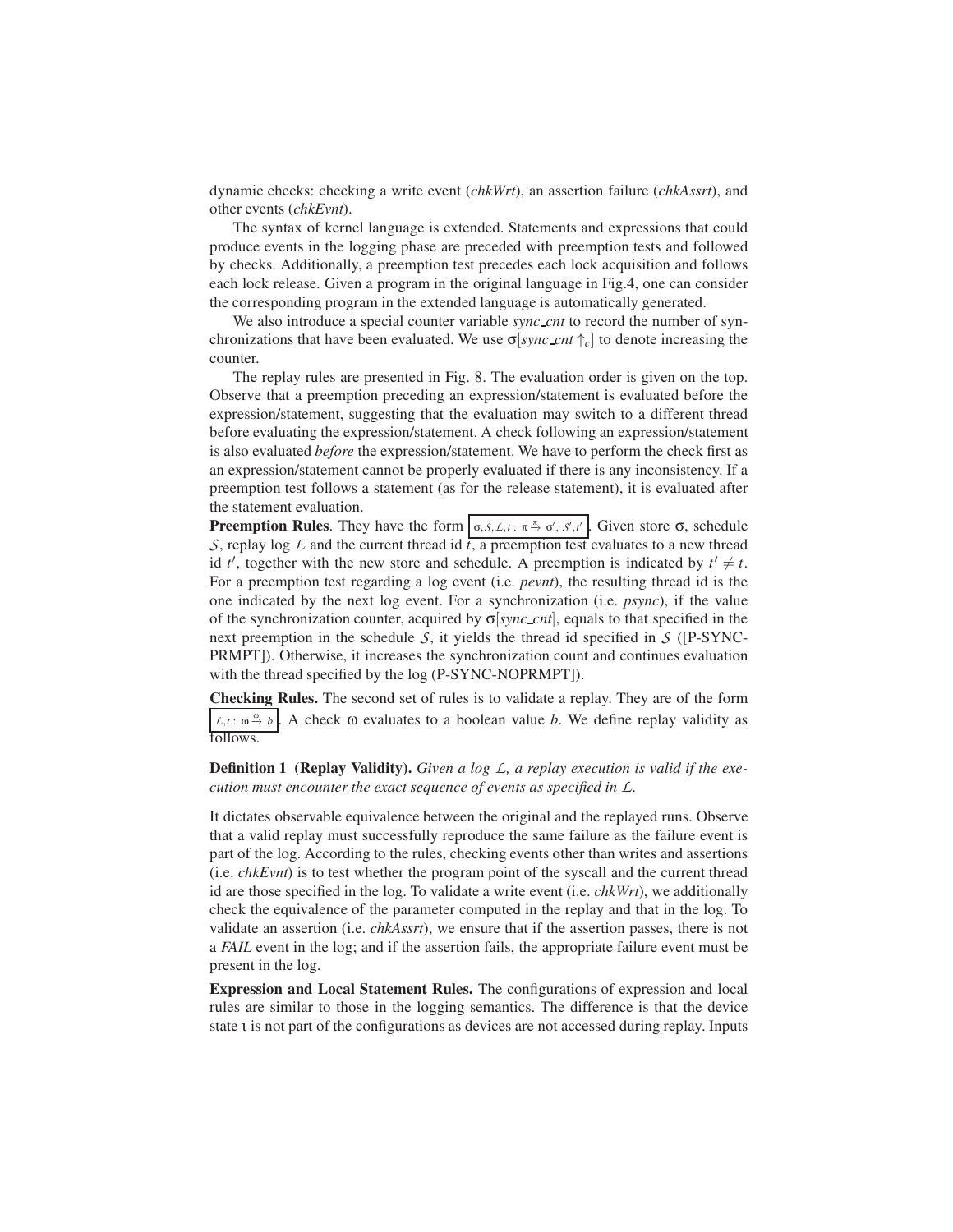| $E ::=    [\cdot]_{\pi} e   e [\cdot]_{\omega}   [\cdot]_{\pi} s   s [\cdot]_{\omega}   [\cdot]_{s} \pi?   \text{skip} [\cdot]_{\pi}   chkWrt(\ell, [\cdot]_{e})   chkAsstr(\ell, [\cdot]_{e})$                                                                                                                                                                                                                                                                                                                                                                       |
|-----------------------------------------------------------------------------------------------------------------------------------------------------------------------------------------------------------------------------------------------------------------------------------------------------------------------------------------------------------------------------------------------------------------------------------------------------------------------------------------------------------------------------------------------------------------------|
| PREEMPTION RULES $\sigma, S, L, t : \pi \stackrel{\pi}{\rightarrow} \sigma', S', t'$<br>$\alpha$ . <i>t</i> denotes the <i>t</i> field of a relation $\alpha$ .                                                                                                                                                                                                                                                                                                                                                                                                       |
| $\sigma$ , S, $\alpha$ · L, t: pevnt? $\stackrel{\pi}{\rightarrow} \sigma$ , S, $\alpha$ .t<br>$\sigma$ , sync $\langle \sigma(sync\_cnt), t_0 \rangle \cdot S$ , L, t: psync? $\stackrel{\pi}{\rightarrow} \sigma$ , S, t <sub>0</sub><br>[P-SYNC-PRMPT]<br>$\sigma$ , sync $\langle n_0,t_0\rangle \cdot S$ , $\alpha \cdot L$ , t: psync? $\stackrel{\pi}{\rightarrow} \sigma$ [sync_cnt $\uparrow$ ], $S$ , $\alpha.t$ if $n_0 \neq \sigma$ (sync_cnt)<br>[P-SYNC-NOPRMPT]                                                                                        |
| DYNAMIC CHECK RULES $\left  L, t : \omega \stackrel{\omega}{\rightarrow} b \right $<br>$type(\alpha)$ : return the type of a log entry $\alpha$ .                                                                                                                                                                                                                                                                                                                                                                                                                     |
| $\alpha \cdot \mathcal{L}, t$ : chkEvnt $(\ell) \stackrel{\omega}{\rightarrow} \alpha.t = t \wedge \alpha.\ell = \ell$<br>$\alpha \cdot \mathcal{L}, t$ : chkWrt $(\ell, c) \stackrel{\omega}{\rightarrow} type(\alpha) = WRITE \wedge \alpha.t = t \wedge \alpha.c = c \wedge \alpha.\ell = \ell$<br>$\alpha \cdot \mathcal{L}, t: \ \textit{chkAsstr}(\ell, c) \xrightarrow{\omega} (\textit{type}(\alpha) \neq \textit{FAIL} \land c \neq 0) \ \lor \ (\textit{type}(\alpha) = \textit{FAIL} \land \alpha \cdot t = t \land \alpha \cdot \ell = \ell \land c = 0)$ |
| EXPRESSION RULES $\sigma, L: e \xrightarrow{e} L', e'$ $\sigma, READ\langle i, t, d, \ell, c \rangle \cdot L: \text{read}^{\ell}(d) \xrightarrow{e} L, c$                                                                                                                                                                                                                                                                                                                                                                                                             |
| LOCAL STATEMENT RULES $\boxed{\sigma, \mathcal{K}, \mathcal{L}: s} \stackrel{s}{\rightarrow} \sigma', \mathcal{K}', \mathcal{L}', s'$                                                                                                                                                                                                                                                                                                                                                                                                                                 |
| $σ, X, WRITE(i, t, d, l, c) \cdot L : x := \text{write}^{l}(d, c) \stackrel{s}{\rightarrow} σ, X, L, \text{ skip}$<br>$\sigma$ , <i>K</i> , <i>FAIL</i> $\langle i, t, l \rangle$ ⋅ <i>L</i> : <b>assert</b> <sup><math>l</math></sup> (0) $\stackrel{s}{\rightarrow}$ $\sigma$ , <i>K</i> , <i>L</i> , <b>fail</b><br>$\sigma, \mathcal{K}, \mathcal{L}$ : assert <sup><math>\ell(c) \stackrel{s}{\rightarrow} \sigma</math>, <math>\mathcal{K}, \mathcal{L}</math>, skip if <math>c \neq 0</math></sup>                                                             |
| $\texttt{GLOBAL RULES} \left[\right. \sigma,\; \mathcal{K},\; \mathcal{L},\; \mathcal{S},\; t,\; (s_1,,s_n)\; \longrightarrow\; \sigma',\; \mathcal{K}',\; \mathcal{L}',\; \mathcal{S}',\; t', (s_1',,s_n') \; \right]$<br><i>deterministic next thread</i> ( $t, L$ ): deterministically selects the next thread given the current thread t and the log.                                                                                                                                                                                                             |
| $\frac{\sigma, \mathcal{K}, \mathcal{L}: s \stackrel{\rightarrow}{\rightarrow} \sigma', \mathcal{K}', \mathcal{L}', s'}{\sigma, \mathcal{K}, \mathcal{L}, \mathcal{S}, t, (s_1, \ldots, s_{(t-1)}, E[s], s_{(t+1)}, \ldots, s_n) \longrightarrow \sigma', \mathcal{K}', \mathcal{L}', \mathcal{S}, t, (s_1, \ldots, s_{(t-1)}, E[s'], s_{(t+1)}, \ldots, s_n)$                                                                                                                                                                                                        |
| [R-SAME-THRD]                                                                                                                                                                                                                                                                                                                                                                                                                                                                                                                                                         |
| $\frac{\mathcal{K}(k) \neq \bot \mathcal{K}(k) \neq t'}{\sigma, \ \mathcal{K}, \ \mathcal{L}, \ \mathcal{S}, \ t, \ (s_1, \ldots, s_{(t-1)}, E[\text{acquire}^{\ell}(k)]_s, \ s_{(t+1)}, \ldots, s_n) \longrightarrow \sigma, \ \mathcal{K}, \ \mathcal{L}, \mathcal{S}, \ t', (s_1, \ldots, s_{(t-1)}, E[\text{acquire}^{\ell}(k)]_s, \ s_{(t+1)}, \ldots, s_n)$                                                                                                                                                                                                     |
|                                                                                                                                                                                                                                                                                                                                                                                                                                                                                                                                                                       |
| [R-LOCKFAIL]                                                                                                                                                                                                                                                                                                                                                                                                                                                                                                                                                          |
| $\sigma, \mathcal{S}, \mathcal{L}, t : \pi \stackrel{\pi}{\to} \sigma', \mathcal{S}', t'$<br>$\sigma, \mathcal{K}, \mathcal{L}, \mathcal{S}, t, (s_1, , s_{(t-1)}, E[\pi]_{\pi}, s_{(t+1)}, , s_n) \longrightarrow \sigma', \mathcal{K}, \mathcal{L}, \mathcal{S}', t', (s_1, , s_{(t-1)}, E[\pi, s_{(t+1)}, , s_n])$                                                                                                                                                                                                                                                 |
| [R-PREEMPT]                                                                                                                                                                                                                                                                                                                                                                                                                                                                                                                                                           |
|                                                                                                                                                                                                                                                                                                                                                                                                                                                                                                                                                                       |
| $L, t: \omega \stackrel{\omega}{\to} true$<br>$\sigma, \mathcal{K}, \mathcal{L}, \mathcal{S}, t, (s_1, , s_{(t-1)}, E[\omega]_{\omega}, s_{(t+1)}, , s_n) \longrightarrow \sigma, \mathcal{K}, \mathcal{L}, \mathcal{S}, t, (s_1, , s_{(t-1)}, E[\vert_{\omega}, s_{(t+1)}, , s_n])$                                                                                                                                                                                                                                                                                  |
| [R-CHK-PASS]                                                                                                                                                                                                                                                                                                                                                                                                                                                                                                                                                          |
|                                                                                                                                                                                                                                                                                                                                                                                                                                                                                                                                                                       |
| $\cfrac{\mathcal{L}, t: \omega \stackrel{\omega}{\rightarrow} \textbf{false}}{\sigma, \mathcal{K}, \mathcal{L}, \mathcal{S}, t, (s_1, \ldots, s_{(t-1)}, E[\omega]_{\omega}, s_{(t+1)}, \ldots, s_n) \longrightarrow \sigma, \mathcal{K}, \mathcal{L}, \mathcal{S}, t, (s_1, \ldots, s_{(t-1)}, \textbf{invalid\_replay}, s_{(t+1)}, \ldots, s_n)}$                                                                                                                                                                                                                   |
| [R-CHK-FAIL]                                                                                                                                                                                                                                                                                                                                                                                                                                                                                                                                                          |
|                                                                                                                                                                                                                                                                                                                                                                                                                                                                                                                                                                       |
| Fig. 8. Replay Semantics. The subscripts in evaluation contexts denote the evaluation kind.                                                                                                                                                                                                                                                                                                                                                                                                                                                                           |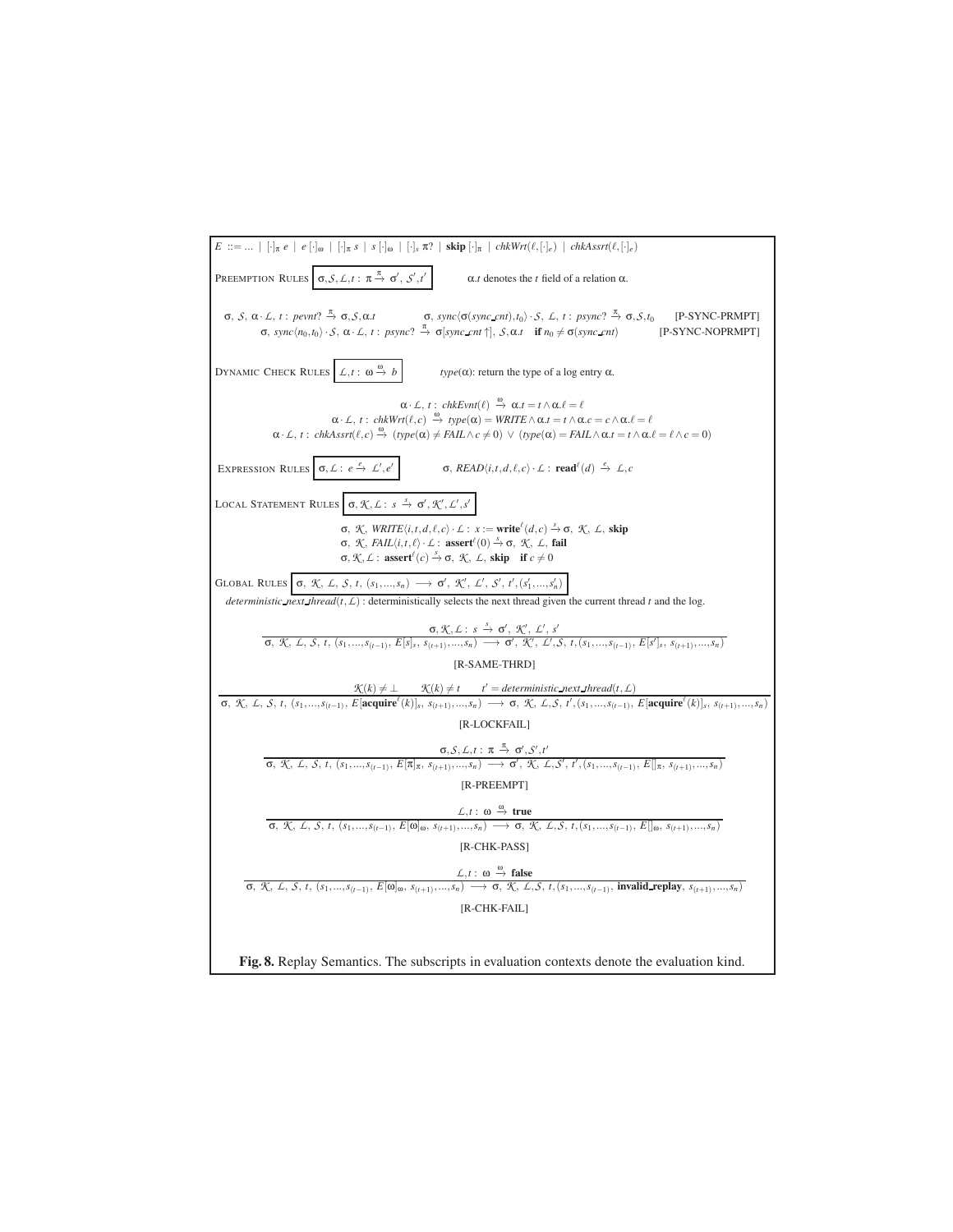are loaded from the log instead. The rules in Fig. 8 are not complete, showing only those different from the logging semantics. In particular, a read expression reads the value from the first entry in the log. Note that its preceding check ensures progress of the evaluation. Statement rules are mainly removing the first log entry.

Global Rules. These rules model deterministic execution on a single core. In the configuration, we introduce a thread id *t* to explicitly constrain the thread where the evaluation happens; the resulting thread  $t'$  may be different, indicating a context switch. Rule [R-STMT-SAME-THRD] dictates that evaluation remains within the same thread as much as possible, ensured by the same thread id before and after the evaluation. Rule [R-LOCKFAIL] deterministically selects the next thread when it fails to acquire a lock. In our implementation, we select the next available thread following the log order. Rule [R-PREEMPT] switches to the thread  $t'$  indicated by the evaluation of a preemption test. It is a no-op if  $t = t'$ . Rules [R-CHK-FAIL] specifies that the evaluation terminates with **invalid\_replay** if a check fails.

*Example.* Lets revisit the example in Section 2. In the initial replay in Fig. 2 (a), schedule  $S = \textbf{nil}$  and the log is shown in Fig. 1 (c). It ends with an **invalid replay**. In Fig. 2 (b), schedule  $S = sync(2,2)$ , representing the preemption at  $\mathbb{D}$ , that is, switching to thread 2 upon the 2nd synchronization.

# 4 Incremental Schedule Exploration

When replay fails to make progress, our technique starts to explore different sub-schedules within a window close to the inconsistent event. The part of the schedule that happens before the window is considered finalized. The goal of exploration is to advance the replay, that is, to be able to replay at least one more event. The sub-schedule leading to advance is then admitted to the final schedule. The process is incremental and demanddriven. Exploration could be at two levels: the *coarse-grained* level that explores different orders of code blocks protected by synchronizations, and the *fine-grained* level that explores different orders of memory accesses. The algorithm first explores coarsegrained schedules, if it succeeds in advancing the replay, it will skip the fine-grained exploration.

#### 4.1 Exploration Window

An important concept in our technique is the *exploration window*, which defines the scope of sub-schedule exploration. This allows us to avoid logging and reordering memory accesses for the whole execution as in PRES [25]. Intuitively, we consider that an inconsistent event  $\alpha_x$  by state differences (compared with the original run) that occur in between the preceding event  $\alpha_p$  *in the same thread* and  $\alpha_x$ . Note that we consider the validity of the program state of the thread up to  $\alpha_p$  is endorsed by the valid replay up to that event. The state between  $\alpha_p$  and  $\alpha_x$  could be affected by any parallel execution in other threads. Hence, *the exploration window includes the execution durations of all threads that could happen in parallel with the duration from*  $\alpha_p$  *to*  $\alpha_x$ *. We con*sider two durations could happen in parallel if the happens-before relation between the two cannot be inferred from the event log order. Next, we formally define the window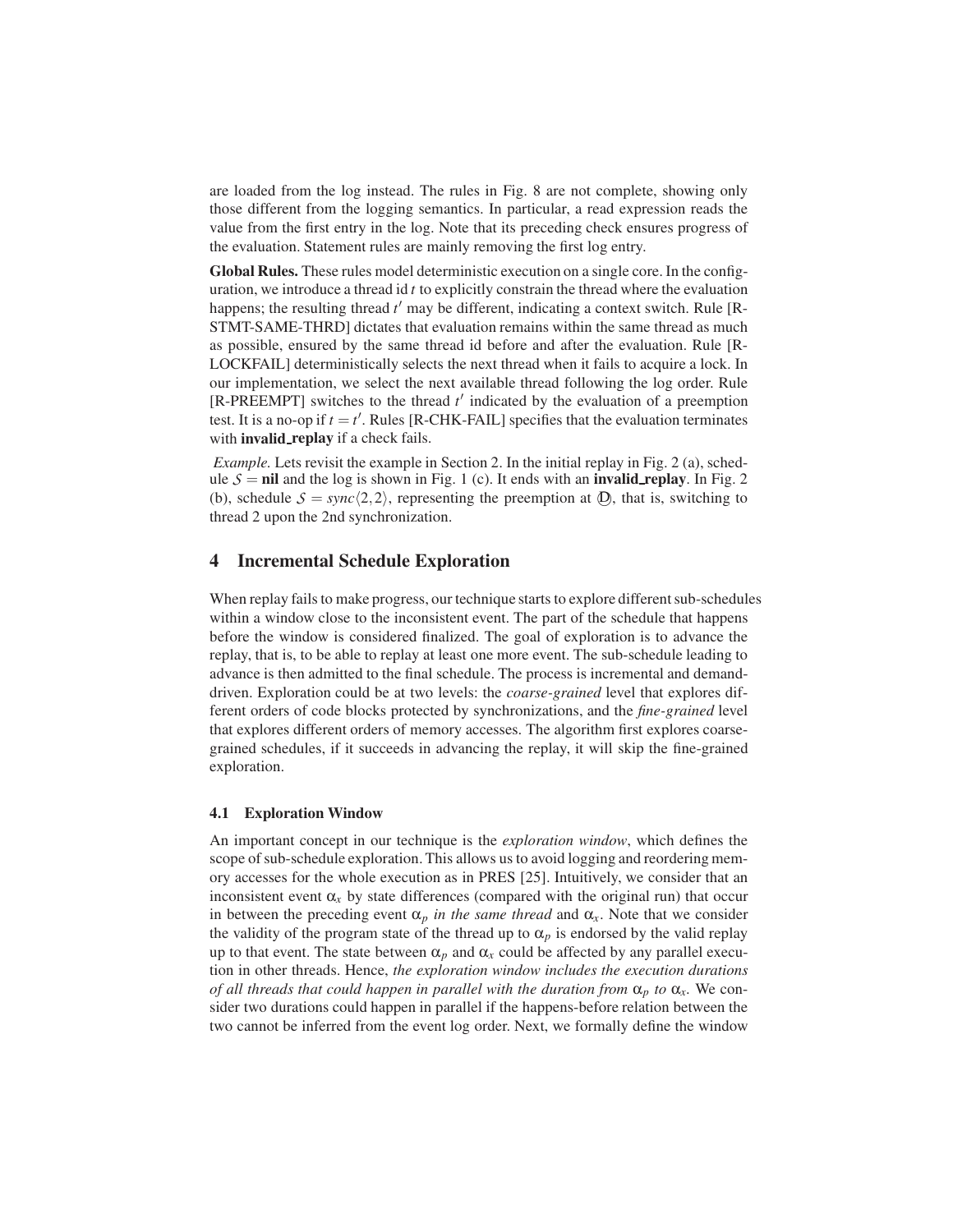computation.

$$
immPrec(\alpha_x^{tt}, t) = \alpha^t \ s.t. \alpha^t \prec \alpha_x^{tt} \land \exists \alpha_0^t \ \alpha^t \prec \alpha_0^t \prec \alpha_x^{tt}
$$
  

$$
immsucc(\alpha_x^{tt}, t) = \alpha^t \ s.t. \alpha_x^{tt} \prec \alpha^t \land \exists \ \alpha_0^t \ \alpha_x^{tt} \prec \alpha_0^t \prec \alpha_x^t
$$

We first define two auxiliary functions. Function  $\text{immPrec}(\alpha_x^{tt}, t)$  computes the immediate preceding event in thread *t* regarding the given event  $\alpha_x^{tt}$  in thread *tt*. We use the superscript to describe the thread where an event happens. We use operator  $\prec$  to denote precedence in the log order. Similarly, function *immSucc*() computes the immediate succeeding event. Given the two functions, the exploration window of a thread *t* regarding a given inconsistent event  $\alpha_x^{tt}$  is computed as follows.

$$
window(\alpha_x^{tt}, t) = \langle \text{immPrec}(\alpha_p^{tt}, t), \text{ immSucc}(\alpha_x^{tt}, t) \rangle
$$
  
**where**  $\alpha_p^{tt} = \text{immPrec}(\alpha_x^{tt}, tt)$ 

In particular,  $\alpha_p^{tt}$  denotes the immediate preceding event of the inconsistent event in the same thread *tt*. Hence, the window is delimited by an event in *t* that immediately precedes  $\alpha_p^{tt}$  and an event in *t* that immediately succeeds  $\alpha_x^{tt}$ .



Fig. 9. Example for exploration window.

Example. Consider the example in Fig. 9. The syscall numbers represent their global order. The inconsistent event is *syscall* #7 in thread 3, denoted as  $\alpha_7^3$  for short.

$$
immPrec(\alpha_7^3, 3) = \alpha_4^3
$$
  
window( $\alpha_7^3, 2$ ) =  $\langle immPrec(\alpha_4^3, 2), immsucc(\alpha_7^3, 2) \rangle = \langle \alpha_1^2, \alpha_8^2 \rangle$ 

That is to say the window for thread T2 is from *syscall #1* to *syscall #8*. Observe that

from the event order, we cannot tell the happens-before of statement *s11* in T2 and *s22* in T3. The window for thread T1 is similarly computed. Note that although  $\alpha_2^1$  happens after  $\alpha_1^2$ , it is not in the window while  $\alpha_1^2$  is. In other words, an exploration window is not a consecutive sequence of global evaluation steps, but rather the aggregation of durations from all threads.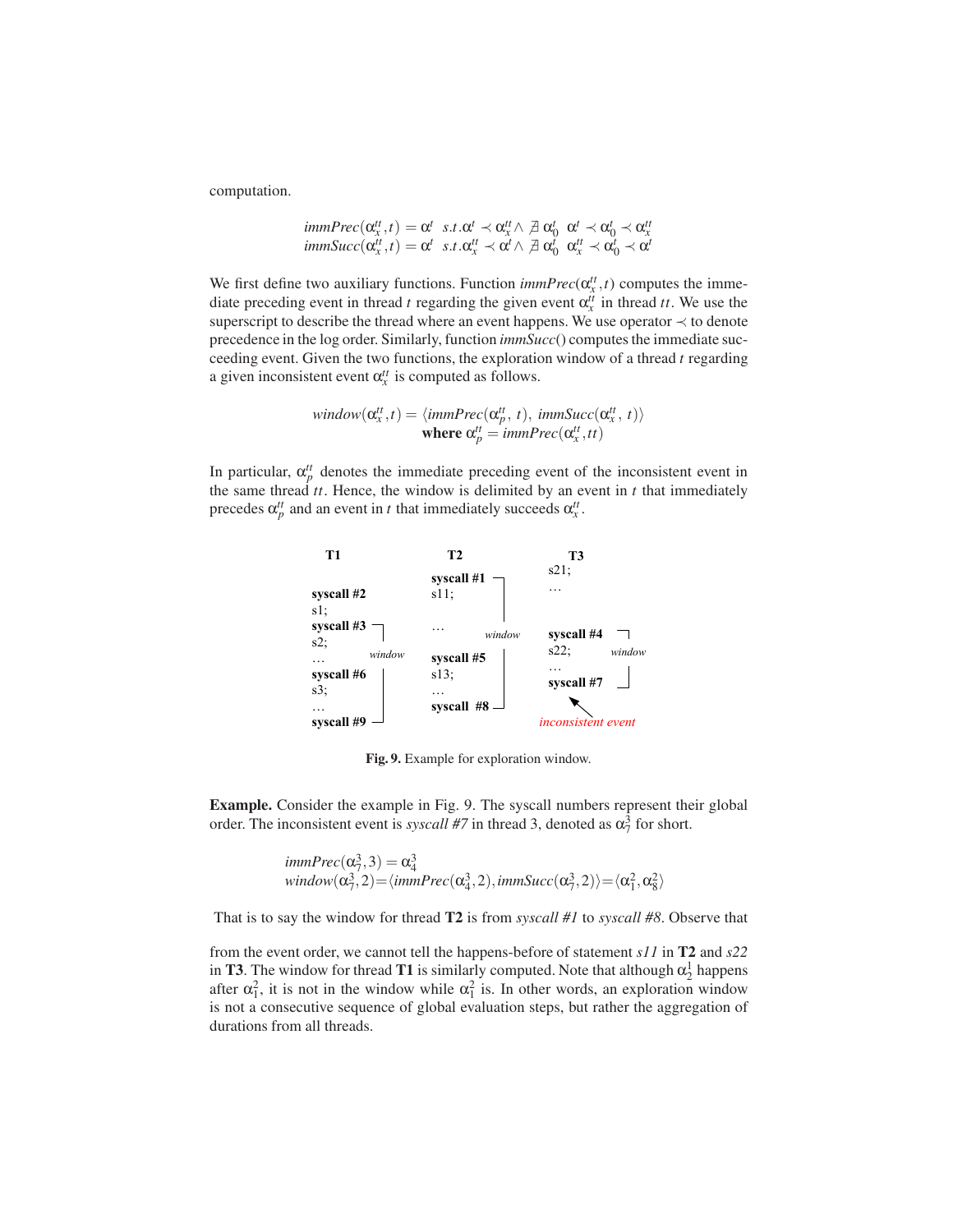Algorithm 1 One preemption coarse-grained exploration.

| In: $\alpha_x$ : the inconsistent event;                                                                                                                   |
|------------------------------------------------------------------------------------------------------------------------------------------------------------|
| Out: $\alpha'$ : the new inconsistent event;                                                                                                               |
| Def: $R$ : ordered list of all threads;                                                                                                                    |
| <i>SyncTrace T</i> ::= $\overline{\langle n,\ell,\alpha \rangle}$ with <i>n</i> the sync. counter, $\ell$ the program point of the sync., and $\alpha$ the |
| first logged event that happens after the sync.;                                                                                                           |
| syncTraceInWindow( $\alpha_x$ ): replay the execution and produce the sync trace within the explo-                                                         |
| ration window of $\alpha_{r}$ ;                                                                                                                            |
| <i>replay</i> ( $\angle$ , $\angle$ , $\angle$ ): replay and return the inconsistent event;                                                                |
| sortThreadByLog $(L)$ : sort all threads by the first event in L                                                                                           |
| Coarsegrained Explore $(\alpha_x)$                                                                                                                         |
| $T \leftarrow syncTraceInWindow(\alpha_{r})$<br>1:                                                                                                         |
| foreach $\langle n, \ell, \alpha \rangle \in T$ in the backward order do<br>2:                                                                             |
| 3:<br>let $\mathcal{L}_p \cdot \alpha \cdot \mathcal{L}_s = \mathcal{L}$                                                                                   |
| 4:<br>$R \leftarrow sortThreadBvLog(\mathcal{L}_s)$                                                                                                        |
| 5:<br>for each $t \in R$ in the ascendent order do:                                                                                                        |
| $S' \leftarrow sync\langle n, t \rangle$<br>6:                                                                                                             |
| $\alpha' \leftarrow \text{replay}(\text{L}, \text{S} \cdot \text{S}').$<br>7:                                                                              |
| if $\alpha_r \prec \alpha'$ then<br>8:                                                                                                                     |
| $S \leftarrow S \cdot S'$<br>9:                                                                                                                            |
| return $\alpha'$<br>10:                                                                                                                                    |
|                                                                                                                                                            |

11: return α*x*

#### 4.2 Coarse-grained Exploration

The coarse-grained exploration aims to reorder the synchronized blocks within the window. Given a bound *m*, it tries to perform up to *m* preemptions. At each preemption, the algorithm tries to switch to a thread selected based on the order of the threads' first events in the remaining log. The intuition is that a thread that appears later is less likely to be part of the target interleaving. The exploration is backward: priority is given to preemptions close to the end of the window. The intuition is that perturbing schedules close to the inconsistent event is more likely to affect the event. Our implemetation supports multiple preemptions, but we observe that  $m = 1$  is sufficient in this work.

Algorithm 1 presents the backward search algorithm of one preemption. It takes the inconsistent event as input and returns a new inconsistent event. It first collects the synchronization trace within the window. The main loop in lines 2-10 enumerates each synchronization in a backward fashion, and preempts at that point. For each preemption point, lines 3 and 4 sort the threads based on their first events that happen after the synchronization precluding the first such event  $\alpha$ , as the default replay order has already followed the schedule inidicated by  $\alpha$ . The loop in lines 5-10 tries the different target threads of the preemption based on the sorted order. In lines 8-9, if the new schedule leads to progress, it is appended to the final schedule to allow future replay.

Example. Consider the example in Fig. 9. Assume statement *s22* in T3 is a selected synchronization for preemption. Lines 3-4 sorts the threads to  $R_1 = \{t_1, t_2\}$ , suggested by *syscall#6* and #8. Hence, the algorithm first preempts to *t*1. Note that the original replay switches to **T2** at  $s22$  by default.  $\Box$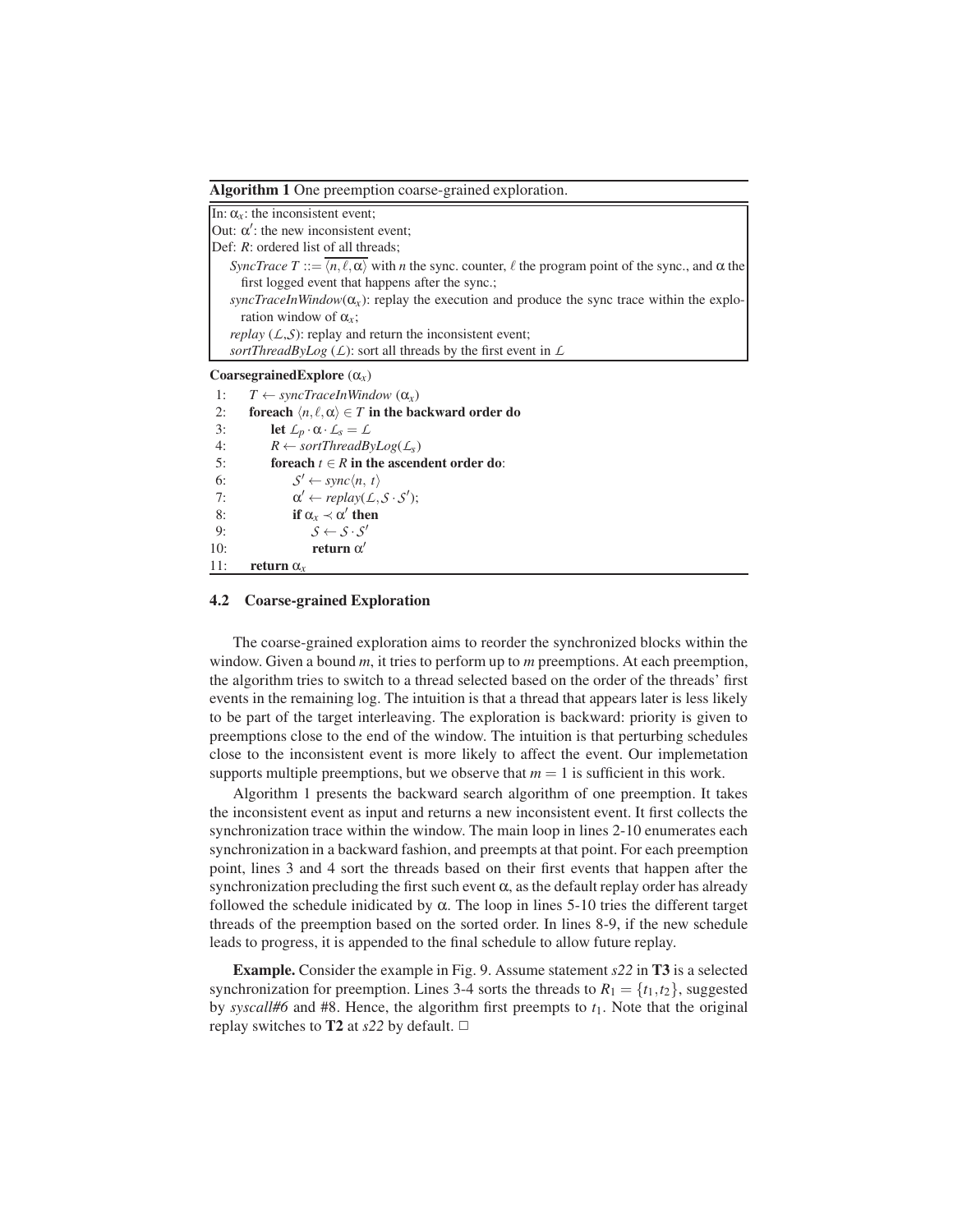For  $m > 1$ , we cannot simply enumerate an *m* subsequence of the synchronization trace as a preemption may change the control flow such that the following synchronization sequence is different. Hence, the implemented algorithm is a recursive version of Algorithm 1. Essentially, it first tries the different options of the first preemption and tentatively admits it to the final schedule and then recursively calls itself to look for the second preemption, and so on. Details are elided as  $m = 1$  is sufficient in our experience.

#### 4.3 Fine-grained Exploration

If the coarse-grained exploration fails to make progress, the algorithm resorts to reordering shared variable accesses within the window. The idea is to first detect data races within the window. Then the algorithm selects a subset of races and reverses the order of the accesses in each race<sup>1</sup>. The size of the subset is limited by the preemption bound *m*. Reversing the order of a racy access pair is achieved by disabling the thread right before the first access, and then enabling it right after the second access (in a different thread). We call the set of races to be reversed the *memory schedule*. The search of memory schedule is also backward, giving priority to accesses close to the end of the window.

Our technique can continue to explore the preceding window if we cannot find a valid solution in the current window, although we haven't experienced such cases.

# 5 Caching Replay Failures

According to our study in Section 2, the same replay failure tends to happen repetitively. To avoid redundant schedule exploration, we develop a caching mechanism. We have two caches, corresponding to the two possible replay failures, *unmatched events* and *deadlocks*, respectively.

An unmatched event replay failure means that we expect to see an event  $\alpha_c$  during replay but the next event  $\alpha_x$  in the log is different. *Ideally*, the unmatched event cache *Cevent* should have the following signature.

 $C_{event}$ :  $LogEntry \times LogEntry \rightarrow ThreadId \times InstCnt \times ThreadId$ 

 $C_{event}(\alpha_c, \alpha_x) = \langle t_0, n, t_1 \rangle$  means that upon a replay failure denoted by  $\langle \alpha_c, \alpha_x \rangle$ , the preemption should be performed in thread  $t_0$  at the *n*th synchronization within the window when counting backward<sup>2</sup>. Note that we cannot use the global count as it is unique for each synchronization instance. The execution should switch to thread  $t_1$ . However in practice, it is not desirable to hard-code the thread id in the cache because it is very common that the different occurrences of the same replay failure may involve different sets of threads. For example, worker threads tend to execute the same piece of code, such as in Apache and MySQL. It is very likely that a replay failure such as (A) in Fig. 3 happens between worker threads T1 and T2 this time but T2 and T4 next time.

<sup>&</sup>lt;sup>1</sup> Here, a race is defined as a pair of accesses in the window on the same shared variable from different threads, with at least one being a write.

<sup>2</sup> Our discussion is limited to coarse-grained schedule for brevity.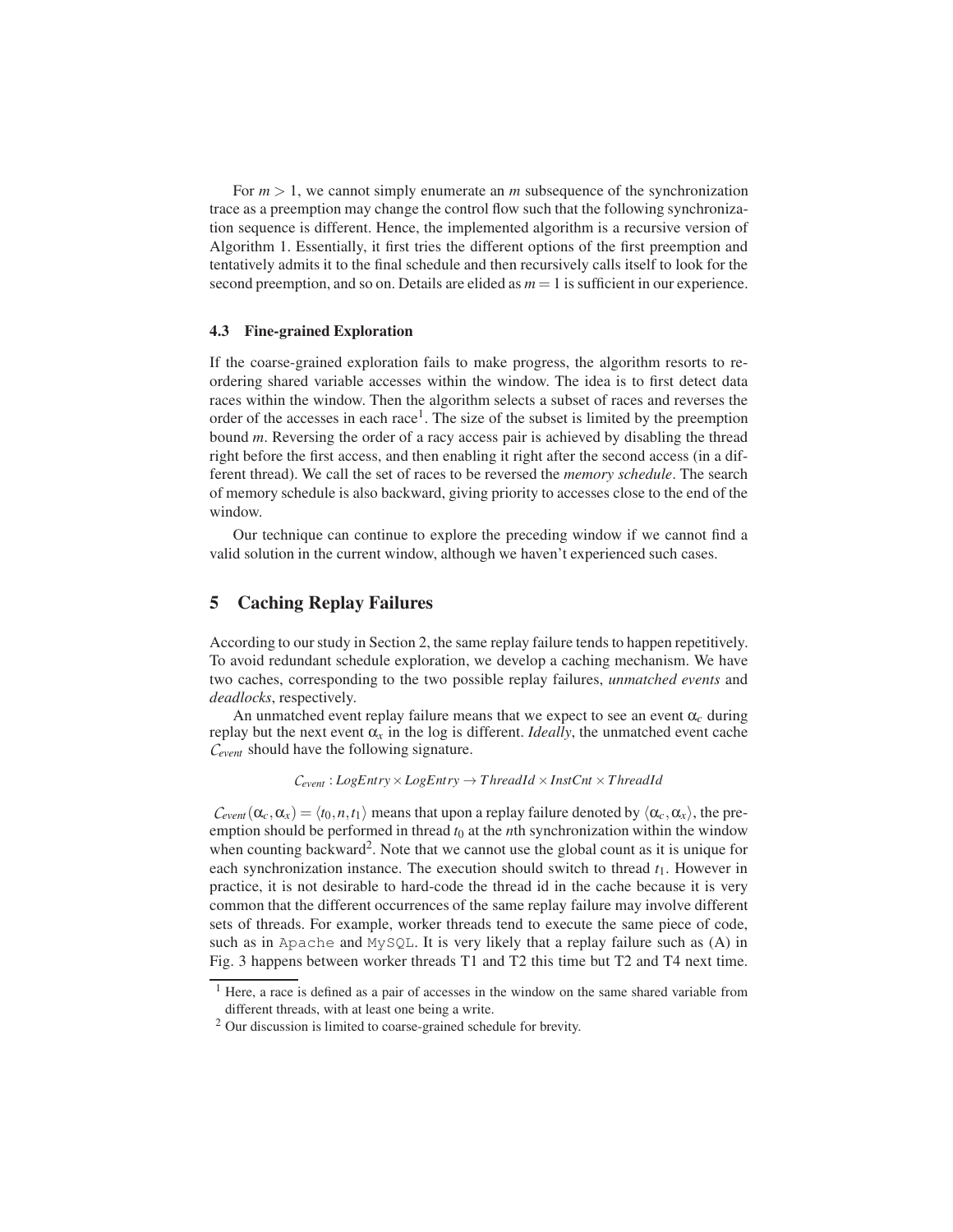Hence, we use the label of the next statement to execute in a thread to denote the thread. Therefore, in our design,  $C_{event}(\alpha_c, \alpha_x) = \langle \ell_0, n, \ell_1 \rangle$  means that the preemption should occur in a thread that is about to execute statement  $\ell_0$  and the target thread is a thread that is about to execute  $\ell_1$ .

For example, after the coarse-grained search succeeds in the example in Fig. 2 (a)- (b). A cache entry  $C_{event}$ (syscall#3, syscall#2) =  $\langle 10, 1, 3 \rangle$  is added. Number 10 means that we should preempt a thread that is about to execute statement 10, which is thread one; 1 means the preemption point is the last synchronization in the window, i.e.  $\mathbb{Q}$ ; 3 means that the target thread is about to execute statement 3, i.e. thread two.

Note that our discussion limits to one preemption, extending the cache design to support multiple preemptions is omitted.

A deadlock may involve multiple threads. A complex design is needed if we use all the involved threads as the cache key. We have developed a much simpler design that is very effective in practice. We use the label of the replay failure statement of the thread of the next event in the log as the hash key. For example, in Fig. 3 (C), *syscall#2* is the next event to replay and its thread fails to make progress at the conditional wait. We use the label of the wait as the key.

#### 6 Implementation

In the following, we highlight some of our engineering efforts.

System Call Recording. Minimizing logging overhead is one of our design goals. Therefore, we only log a subset of system calls which are necessary for replay. We currently intercept 84 out of 326 Linux system calls. Most of them are related to input, such as file and socket inputs, select and gettimeofday. We do not intercept/record output system calls.

Minimal Binary Rewriting. One of the important features of our technique is that it is hardware/software infrastructure-free. It works directly on binaries. Therefore, our technique intercepts syscalls by binary rewriting. In particular, it intercepts the dynamic linker interface. When an executable or a library is loaded, it scans the binary image and replaces all the syscall instructions with calls to our functions that realize the logging/replay functionalities. The binary rewriting component is adapted from that in Jockey [27], a logging/replay tool that does not support concurrent execution. Note that the rewriting is dynamic and very simple. It directly overwrites a small number of instructions in the code segment.

Intercepting Shared Variable Accesses. Without compiler support, it requires nontrivial efforts to intercept shared variable accesses, which is only needed during replay. It is not optimal to use dynamic instrumentation infrastructures such as Pin or Valgrind, due to their high cost. Our solution is to use memory protection to intercept memory accesses. In fine-grained exploration, we start protecting all global and heap pages *at the beginning of the window*. Upon a page fault (i.e. an access), we unprotect the page, and set the trap register to trap the next instruction. The execution is thus trapped after the access. We then log the access and re-protect the page. Observe that tracing is a onetime cost and it happens only within a window. Once the trace is acquired, the algorithm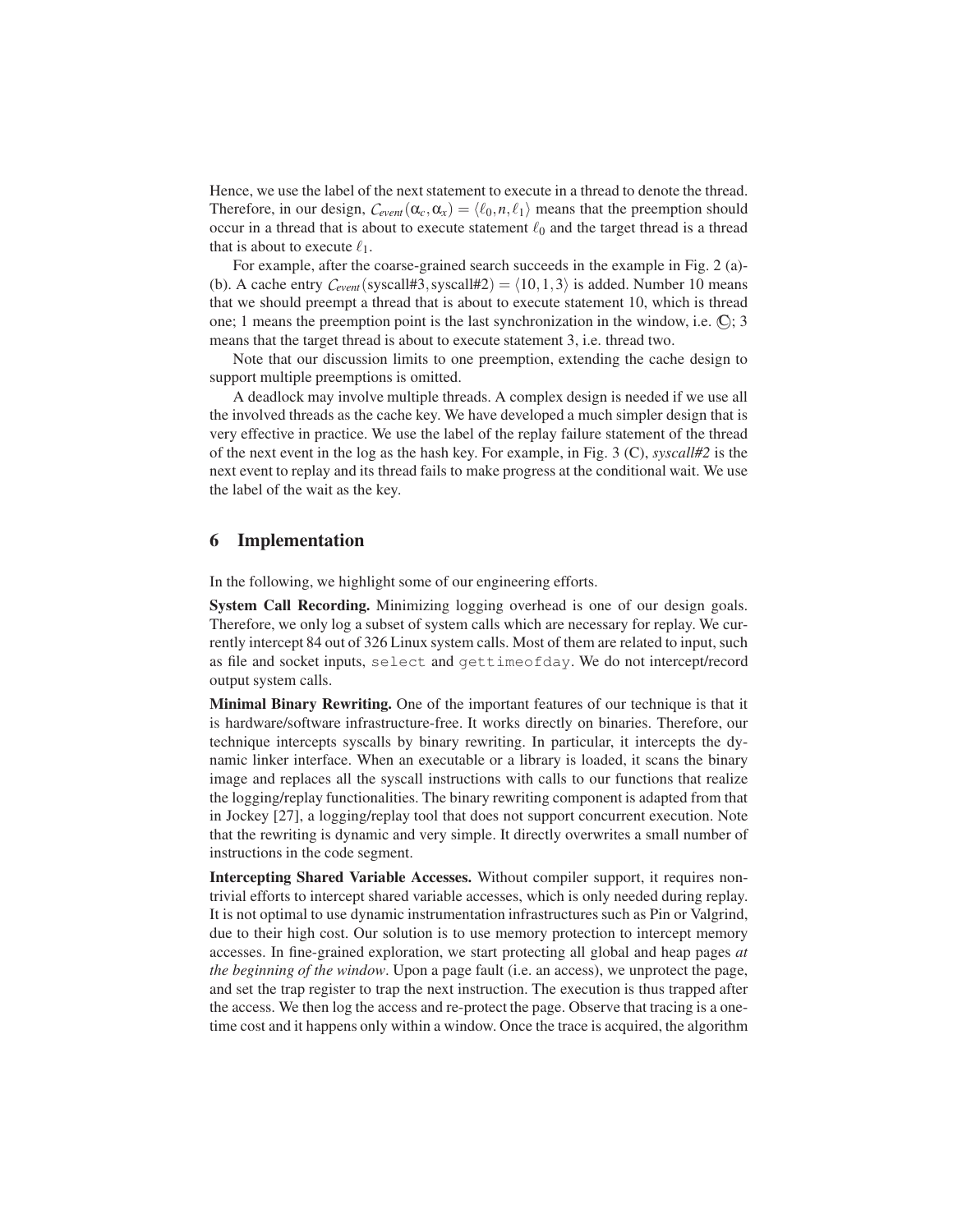iteratively replays, reversing a set of races each time. In these replayed executions, only the pages specified by the memory schedule are protected, causing very few page faults. The majority of a replayed execution has no overhead.

Other Challenges. In the formal semantics, we use labels of syscall statements, which can be considered as the program counters (PCs). However, syscalls are mostly within libraries. We use stack-walk to identify the corresponding invocation in the user space and use its PC as the label. Threads in real-world programs tend to use *pipe* and *epoll* syscalls to communicate. They may send pointers through these syscalls. We cannot simply log the content of these syscalls and restore it during replay. We choose not to restore from the log but rather re-execute the relevant syscalls.

| Applications       |      |               | <b>LOC</b> Threads Bug description   |  |  |  |  |
|--------------------|------|---------------|--------------------------------------|--|--|--|--|
| Apache-2.0.48      | 157K |               | #1: Unprotected buffer               |  |  |  |  |
|                    |      |               | #2: Atomicity violation (21287)      |  |  |  |  |
| Apache-2.2.6       | 198K |               | #3: Atomicity violation (45605)      |  |  |  |  |
| $MySQL-5.0.11$     | 934K | 14            | #1: Atomicity violation (47761)      |  |  |  |  |
|                    |      |               | #2: Atomicity violation (12845)      |  |  |  |  |
| Cherokee-0.9.4     | 43K  | 4             | Atomicity violation (326)            |  |  |  |  |
| Transmission-1.4.2 | 59K  | $\mathcal{L}$ | Null pointer access (1818)           |  |  |  |  |
| PBZip2-0.9.4       | 1.5K | 6             | Lock destroyed before it is accesses |  |  |  |  |
| Gftp-2.0.19        | 38K  |               | Crash (546035)                       |  |  |  |  |

### 7 Evaluation

Table 2. Application and Bug description.

|                       |         | Original Recording |            | PRES-like     |    |               |    | Two-layer Exploration |               |    |                       |    | <b>Two-layer Exploration with caching Replay</b> |         |
|-----------------------|---------|--------------------|------------|---------------|----|---------------|----|-----------------------|---------------|----|-----------------------|----|--------------------------------------------------|---------|
|                       | time(s) | overhead<br>$(\%)$ | FG<br>Rep. | Time<br>(sec) |    | Rep. Mem Rep. | FG | Time<br>(sec)         | `achel<br>Hit |    | 1.09<br>Rep. Mem Rep. | FG | Time<br>(sec)                                    | time(s) |
| Apache #1             | 12.43   | 3.22               | 28         | 301.21        | 24 |               |    | 40.21                 | 10            | 14 |                       |    | 29.85                                            | 1.64    |
| Apache #2             | 7.14    | 3.78               | 22         | 615.42        | 32 |               |    | 281.42                | 8             | 10 |                       |    | 92.59                                            | 6.12    |
| Apache #3             | 10.89   | 2.94               | 16         | 196.73        | 27 |               |    | 43.85                 |               | 14 |                       |    | 31.23                                            | 1.28    |
| M <sub>Y</sub> SOL #1 | 5.21    | 3.84               | 62         | 1342.6        | 46 |               | ↑  | 137.1                 |               | 24 |                       | ◠  | 81.47                                            | 2.47    |
| MySOL#2               | 4.27    | 3.51               | 59         | 1429.1        | 39 |               |    | 151.82                | 15            | 22 |                       |    | 92.5                                             | 3.71    |
| Cherokee              | 120.42  | 2.11               | 15         | 684.29        | 12 |               | 3  | 61.51                 | ◠             |    |                       |    | 42.11                                            | 4.15    |
| Transmission          | 1.58    | 0.63               |            | 4.61          |    |               |    | 1.32                  |               |    |                       |    | 1.32                                             | 0.43    |
| PBZip2                | 9.87    | 1.11               |            | 1615.78       |    |               | ۰  | 201.42                |               | h  |                       |    | 201.42                                           | 35.42   |
| Gftp                  | 31.12   | 2.61               |            | 115           |    |               | -  | 24.68                 |               |    |                       |    | 24.68                                            | 13.41   |

Table 3. Recording and replay performance. CG denotes coarse-grained schedule exploration. FG denotes fine-grained schedule exploration.

In this section, we evaluate the performance and the practicality of our technique. All experiments in this section were conducted on a quad-core Intel Xeon 2.40GHz with 4GB of RAM running Linux-2.6.35.

In the first experiment, we evaluate the performance of our technique over a set of real world bugs from 6 applications. Table 2 presents the programs and bugs. Cherokee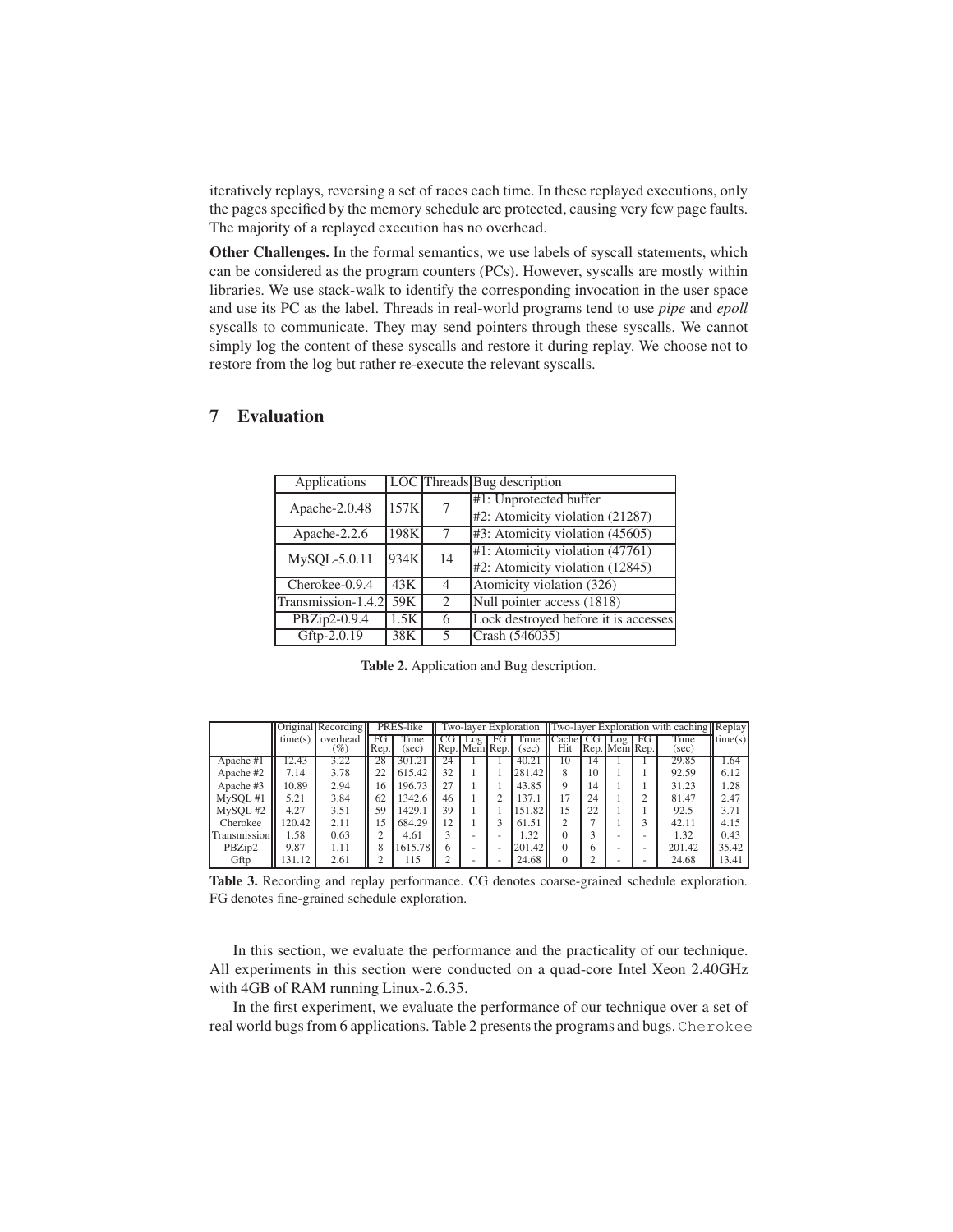is a web server. Transmission is a BitTorrent client. PBZip2 is a parallel implementation of the bzip2 file compressor. Gftp is a multithreaded file transfer client. We use test inputs provided with the programs if available or randomly generated inputs otherwise and we weave these inputs with the failure inducing inputs to trigger the bugs. For the UI program Gftp, the failures are induced by a sequence of user actions.

In the experiment, we also compare our technique with PRES. Note that it is difficult to compare the logging overhead of PRES with our technique as PRES was implemented on PIN and it logs a lot more events than our technique. The comparison hence focuses on the replay/schedule-reconstruction cost. We implemented PRES's replay algorithm according to the published paper [25]. We call it the PRES-like algorithm. Since PRES has multiple strategies, leveraging various kinds of information with some of them expensive to collect, we only adapted one of the strategies such that it operates on our log, which mainly consists of system calls, signals and thread spawns. Upon replay failures, the PRES-like algorithm identifies and logs all shared memory accesses, and then tries to reverse the order of the racy pairs.

Table 3 presents the results. Column 2 presents the original execution time without our logging tool for each application and column 3 shows recording overhead.

Columns 4-5 show the number of schedule exploration attempts and the accumulated time for the PRES-like approach. Columns 6-9 show the cost of two-layer exploration without caching. Column 6 presents the number of tries for coarse-grained schedules, column 7 shows the number of times of collecting shared-memory access trace within the window. Column 8 shows the number of tries for fine-grained schedules and column 9 presents the accumulated time. Columns 10-14 show the cost of two-layer exploration with caching. Column 10 shows the number of cache hits.

From the data, we make the following observations : (1) The logging overhead is very low, with the maximum 3.84% and average 2.6%. (2) Replay does not fail often compared to the total number of events in the log (see Column 2 in Table 4), showing the effectiveness of the default replay strategy. (3) Fine-grained exploration is rarely needed. (4) The caching mechanism is very effective in avoiding redundant exploration. (5) Our technique is more efficient than the PRES-like algorithm. Our schedule exploration with caching is an order of magnitude faster in most cases. This is mainly because we have two layers of exploration, limit schedule exploration within a window, and use caching.

Once we find a schedule to trigger a bug, we can replay the bug as many times as we want. The last column shows the replay time when we have the correct schedule. It is significantly less than the original run except for Apache#2 and PBZip2. This results from the time saved by emulating all syscalls during replay - no waiting time is incurred when replaying syscalls.

Table 4 presents the statistics about windows. Column 3 shows the average number of coarse-grained schedules which we can explore within an event's window. Column 4 shows the average number of data race pairs. For PBZip2, Transmission and Gftp, the correct schedules can be found with coarse-grained exploration and hence we do not need to detect data-races.

Practicality Study With Real Workload. In order to evaluate the practicality of our technique, we acquired the high level web request log for our institution's web-site for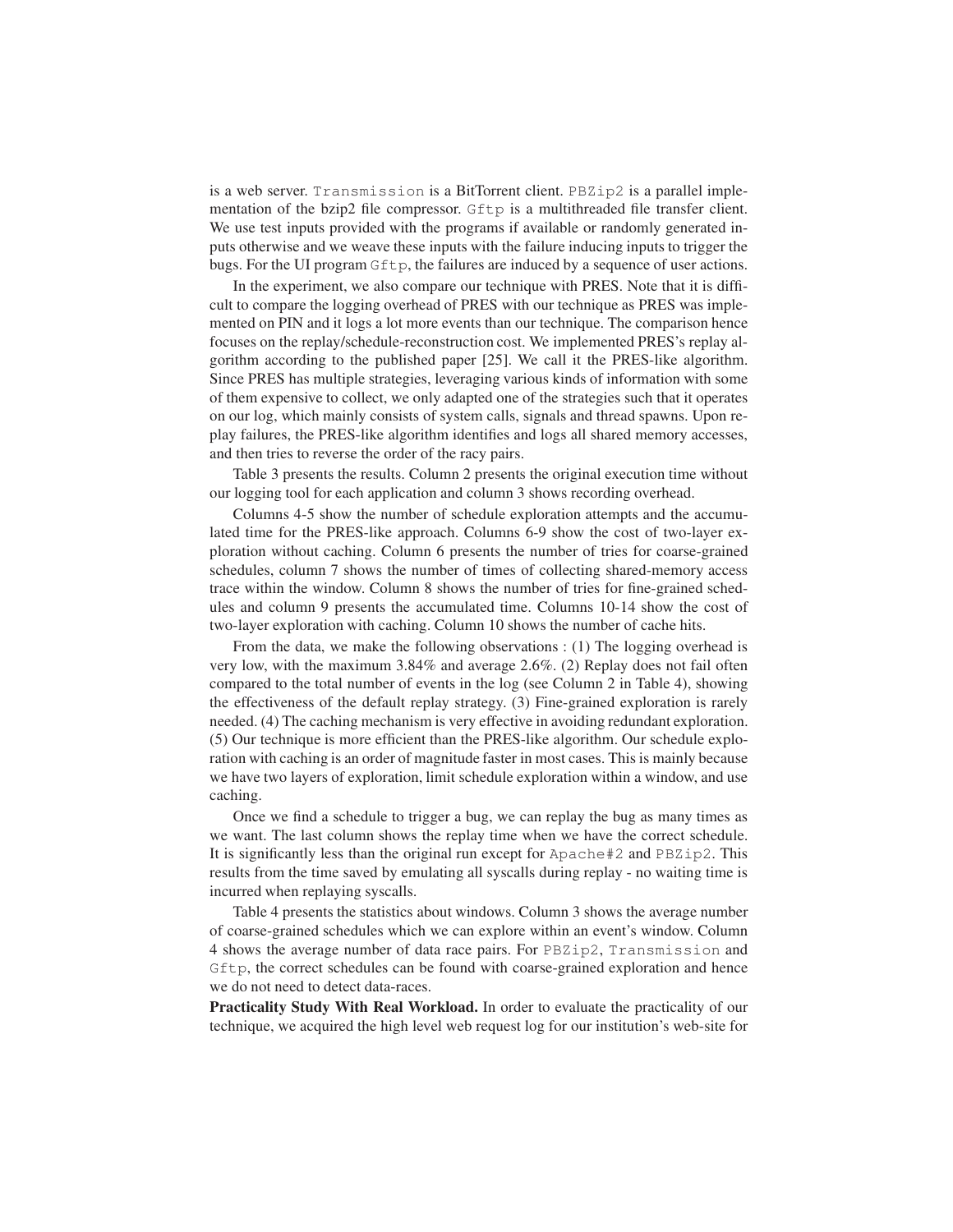| Bugs         | $#$ of  | Window size                 |       |  |  |  |  |
|--------------|---------|-----------------------------|-------|--|--|--|--|
|              | logs    | Coarse-grained Fine-grained |       |  |  |  |  |
| Apache #1    | 32,578  | 50.32                       | 13.03 |  |  |  |  |
| Apache #2    | 128,589 | 40.32                       | 3.46  |  |  |  |  |
| Apache #3    | 33,261  | 48.27                       | 10.15 |  |  |  |  |
| MySQL #1     | 95,974  | 20.24                       | 2.01  |  |  |  |  |
| MySQL #2     | 87,425  | 25.19                       | 2.42  |  |  |  |  |
| PBZip2       | 3,426   | 31.77                       |       |  |  |  |  |
| Transmission | 36      | 0.25                        |       |  |  |  |  |
| Cherokee     | 36,841  | 30.17                       | 0.15  |  |  |  |  |
| Gftp         | 22.332  | 28.15                       |       |  |  |  |  |

Table 4. Average window size



Fig. 10. Runtime and space overhead with real-world workload.

| Apps.                      | $\mathbf{z}$ Exploration w/o caching Exploration with caching |       |          |  |  |            |                                                                |  |  |
|----------------------------|---------------------------------------------------------------|-------|----------|--|--|------------|----------------------------------------------------------------|--|--|
|                            |                                                               | CG FG | Time(s)  |  |  |            | $\left\  \right\ $ Hit $\left  CG \right $ FG $\left $ Time(s) |  |  |
| Apache $\boxed{181\,3(2)}$ |                                                               |       | 13184.72 |  |  | 61 72 3(2) | 5270.41                                                        |  |  |
| Cherokee 89 $1(1)$         |                                                               |       | 6269.34  |  |  | 39 50 1(1) | 3612.3                                                         |  |  |

Table 5. Performance with one day log. Number in braces indicates the number of times a memory access trace is collected.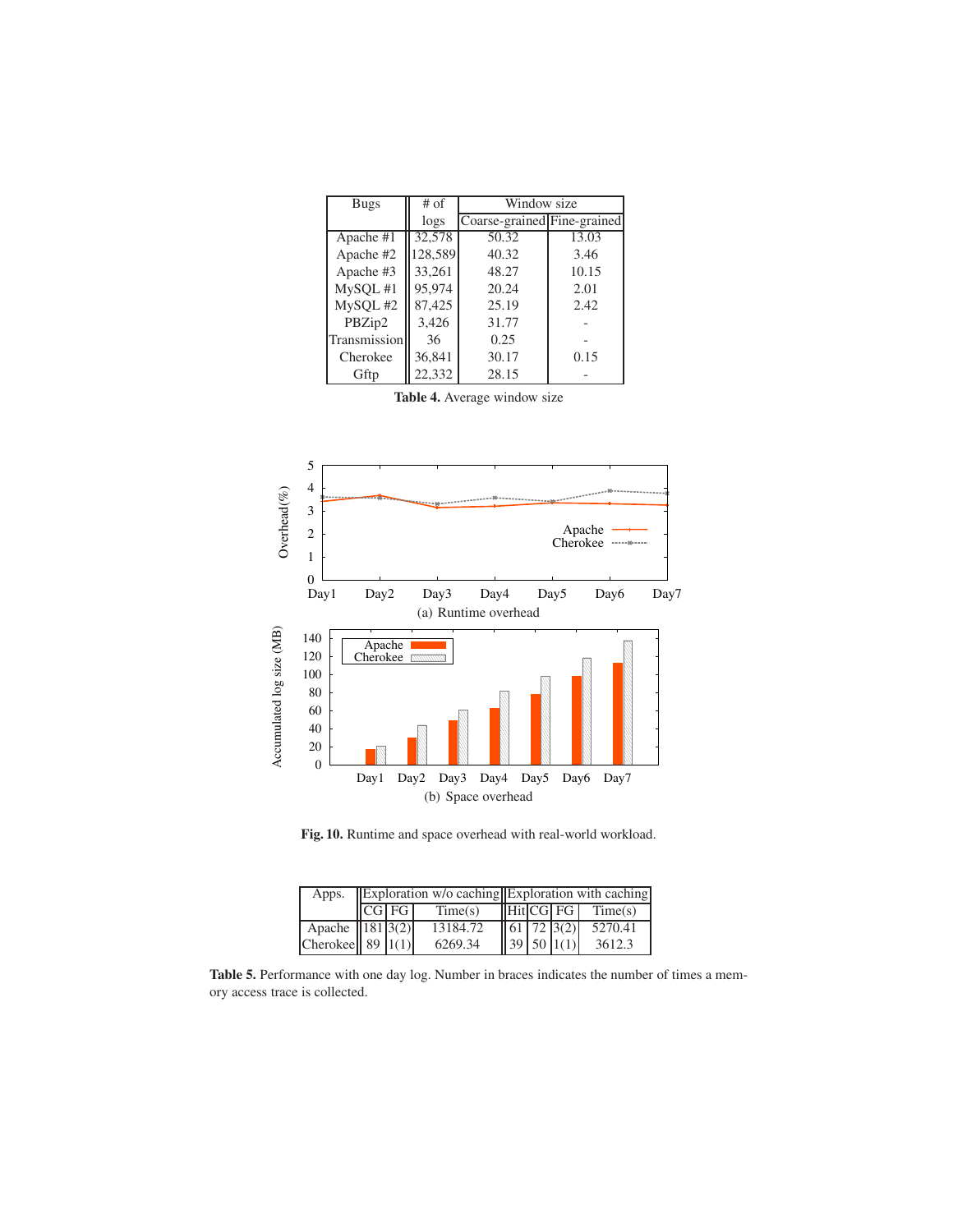one week. We wrote a script to regenerate the workloads for 1-7 days and fed them to the Apache and Cherokee server programs. At the end of each workload, we supplied the failure inducing requests to trigger the failure. The average logging overhead and aggregated space overhead are presented in Fig. 10. Observe that the logging overhead is more or less consistent and the space overhead is reasonable for a few day's execution. These results show the practicality of our logging technique.

Table 5 presents the replay cost with the real-world workload. Here we replay the last day's log only. The schedule exploration cost is high (2-4 hours without caching, 1-2 hours with caching), because we have to pay the cost of re-executing from the beginning for each exploration. We expect checkpointing would help a lot in this case, but we will leave it for our future work. The number of schedule explorations is not that high compared to the long duration of the workload. Caching substantially improves the performance. Note that a cache hit might save multiple exploration tries.

Synchronization Order Recording. If we have the global order of synchronization operations in the log, we can narrow down the search space. However the logging overhead increases. We measured the recording overhead including the global order of synchronization functions. It shows that the logging overhead becomes 7.6% for Apache and is increased by a factor of 2-3 for other benchmarks.

### 8 Related Work

The prior work most relevant to ours is PRES [25], which first tries to replay with syscall, synchronization, or even basic block log. If none of these succeeds, it tries to reverse shared memory access order. In comparison, PRES logs more information and it relies on PIN [18], entailing higher logging overhead. Moreover, we introduce exploration window, two-layer exploration, and caching, which are critical for reducing search space and improving replay performance. Our results show that our schedule exploration/reconstruction algorithm is 10.55 times faster on average. We have also formalized the technique and revealed in-depth observations about replaying real concurrent execution in general.

CLAP [12] presents a search-based deterministic replay system, which uses SMT solver and thread-local profiling to achieve replay determinism and to reduce the recording overhead. Compared to our technique, CLAP records more information such as control-flow paths, causing higher recording overhead (up to 296%).

There are also software based replay systems that record individual memory accesses and their happens-before relations [5, 8]. Such systems entail substantial runtime overhead. In [2], a constraint solver is used to reproduce concurrent failures from incomplete log. There has been substantial work on software-based recording and replay for applications such as parallel and distributed system debugging [23, 27, 26, 9, 3, 15, 22, 13]. These systems only perform coarse-grained logging at the level of system calls or control flow and hence are not sufficient for reproducing concurrency failures. We consider these techniques complementary to ours.

Recently, it has been shown that with architectural support, concurrent execution can be faithfully replayed [10, 19, 21, 31, 29]. While such techniques are highly effective, they demand deployment of special hardware, which limits their applicability.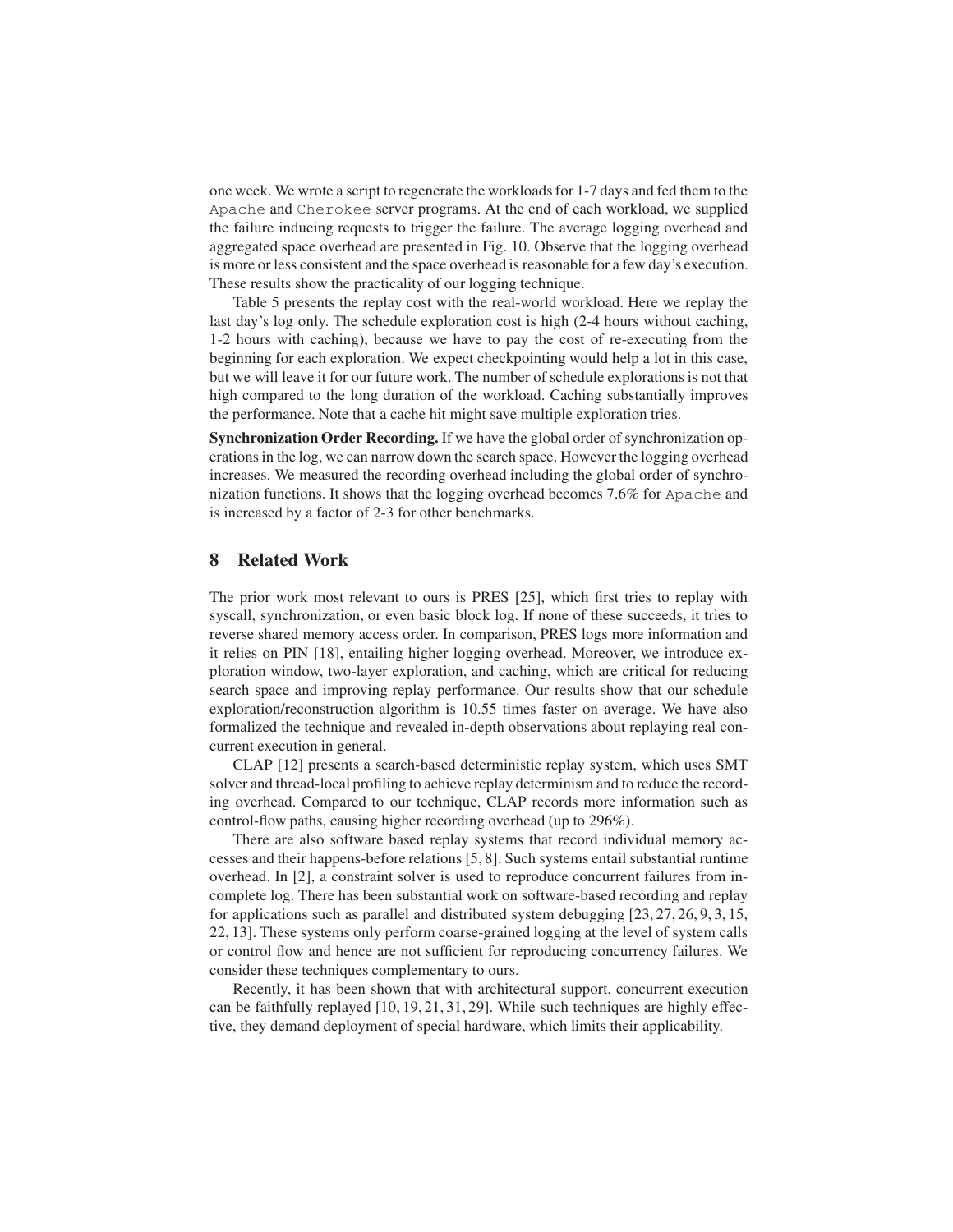Lee *et al.* [16] propose an execution reduction technique that aims to faithfully replay a failure with a reduced log. A key technique of their work is the unit-based loop analysis that reduces unnecessary iterations from the replay log. We consider this technique complementary to ours.

In recent years, significant progress has been made in testing concurrent programs. CHESS [20] is a stateless bounded model checker that performs systematic stress testing to expose bugs in concurrent programs. It can be adopted to reproduce Heisenbugs. CTrigger [24], PENELOPE [30] and PACER [6] are other concurrency testing techniques that search for schedule perturbations to break usual patterns of shared variable accesses to expose faults. Random schedule perturbations are also shown to be effective in debugging races and deadlocks [28, 14]. These techniques do not log the original runs. They usually assume the (simplified) failure inducing inputs are provided.

DoublePlay [32] proposes a time-slicing technique of execution that runs multiple time intervals of a program on spare cores. Dthreads [17], PEREGRINE [7] and Coredet [4] propose deterministic execution system for multi-threaded applications.

# 9 Conclusion

We have developed a logging and replay technique for real concurrent execution. The technique is self-contained, does not require any infrastructure support. It features very low logging overhead as it does not log any synchronization operations or shared memory accesses. Replay is an incremental and demand-driven process. The technique always tries to replay by the log, but it may fail due to schedule differences. Upon a replay failure, an exploration process is triggered to search within a window for a schedule that allows progress. We have developed two kinds of explorations: one is at the synchronized block level and the other is at the shared memory access level. A sophisticated caching mechanism is developed to leverage the reoccurrences of replay failures. Our results show that the technique is effective and practical, and substantially improves the state of the art.

# 10 Acknowledgment

We would like to thank the anonymous reviewers for their insightful comments. This research is supported in part by the National Science Foundation (NSF) under grants 0917007 and 0845870. Any opinions, findings, and conclusions or recommendations in this paper are those of the authors and do not necessarily reflect the views of NSF.

#### References

- 1. Hiralal Agrawal and Joseph R. Horgan. Dynamic program slicing. In *Proceedings of the ACM SIGPLAN conference on Programming language design and implementation*, PLDI '90.
- 2. Gautam Altekar and Ion Stoica. Odr: output-deterministic replay for multicore debugging. In *Proceedings of the ACM SIGOPS symposium on Operating systems principles*, SOSP '09.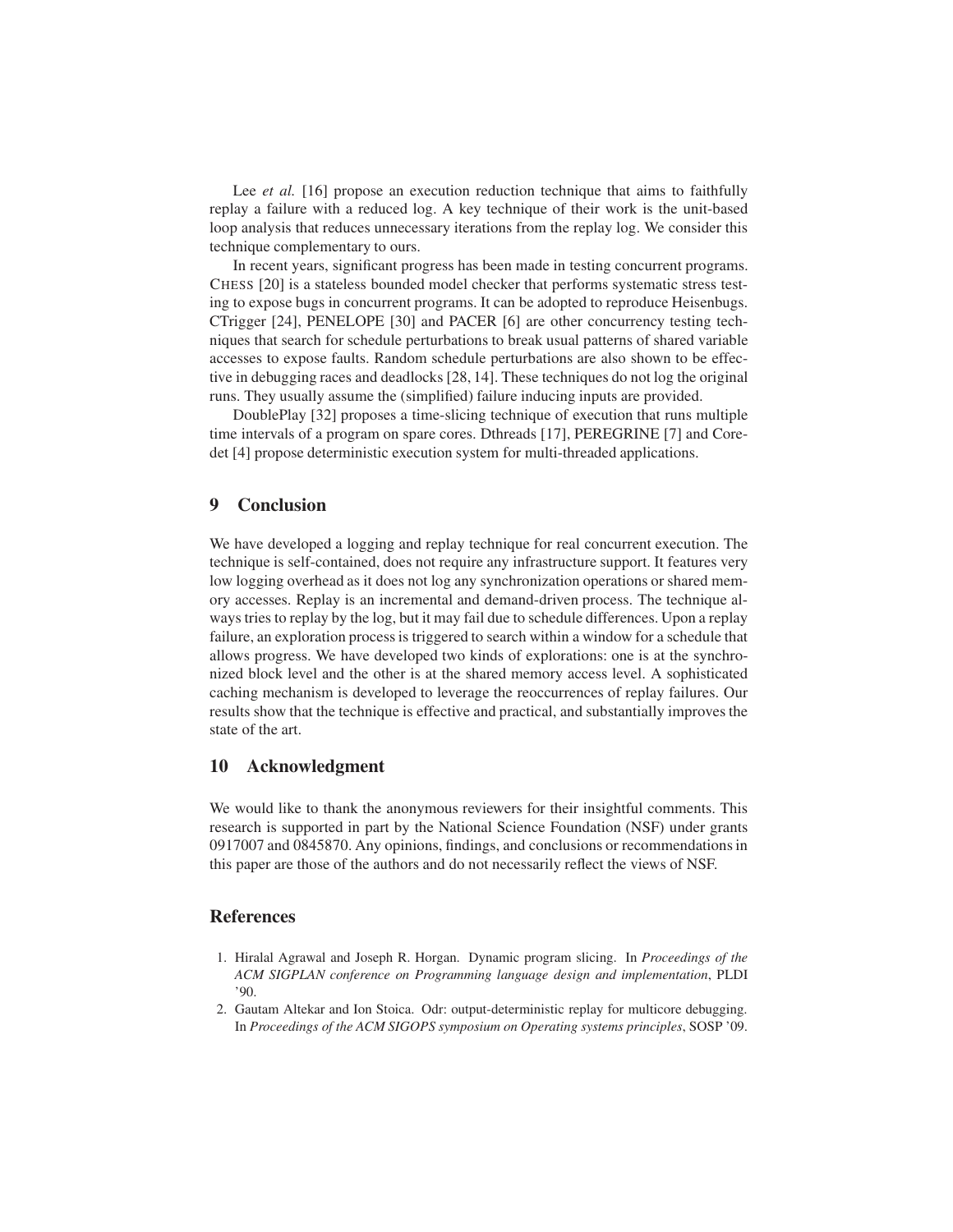- 3. Andrew Ayers, Richard Schooler, Chris Metcalf, Anant Agarwal, Junghwan Rhee, and Emmett Witchel. Traceback: first fault diagnosis by reconstruction of distributed control flow. In *Proceedings of the 2005 ACM SIGPLAN conference on Programming language design and implementation*, PLDI '05.
- 4. Tom Bergan, Owen Anderson, Joseph Devietti, Luis Ceze, and Dan Grossman. Coredet: a compiler and runtime system for deterministic multithreaded execution. In *Proceedings of the fifteenth international conference on Architectural support for programming languages and operating systems*, ASPLOS '10.
- 5. S. Bhansali, W.-K. Chen, S. de Jong, A. Edwards, R. Murray, M. Drinic, D. Mihocka, and J. Chau. Framework for instruction-level tracing and analysis of program executions. In *Proceedings of the second ACM SIGPLAN/SIGOPS international conference on Virtual execution environments*, VEE '06.
- 6. Michael D. Bond, Katherine E. Coons, and Kathryn S. McKinley. Pacer: proportional detection of data races. In *Proceedings of the 2010 ACM SIGPLAN conference on Programming language design and implementation*, PLDI '10.
- 7. Heming Cui, Jingyue Wu, John Gallagher, Huayang Guo, and Junfeng Yang. Efficient deterministic multithreading through schedule relaxation. In *Proceedings of the Twenty-Third ACM Symposium on Operating Systems Principles*, SOSP '11.
- 8. George W. Dunlap, Dominic G. Lucchetti, Michael A. Fetterman, and Peter M. Chen. Execution replay of multiprocessor virtual machines. In *Proceedings of the fourth ACM SIG-PLAN/SIGOPS international conference on Virtual execution environments*, VEE '08.
- 9. Zhenyu Guo, Xi Wang, Jian Tang, Xuezheng Liu, Zhilei Xu, Ming Wu, M. Frans Kaashoek, and Zheng Zhang. R2: an application-level kernel for record and replay. In *Proceedings of the 8th USENIX conference on Operating systems design and implementation*, OSDI '08.
- 10. D. R. Hower and M. D. Hill. Rerun: Exploiting episodes for lightweight memory race recording. In *Proceedings of the 35th International Symposium on Computer Architecture*, ISCA '08
- 11. Jeff Huang, Peng Liu, and Charles Zhang. Leap: lightweight deterministic multi-processor replay of concurrent java programs. In *Proceedings of the eighteenth ACM SIGSOFT international symposium on Foundations of software engineering*, FSE '10.
- 12. Jeff Huang, Charles Zhang, and Julian Dolby. Clap: Recording local executions to reproduce concurrency failures. In *Proceedings of the 34th ACM SIGPLAN Conference on Programming Language Design and Implementation*, PLDI '13.
- 13. Nicholas Hunt, Tom Bergan, Luis Ceze, and Steven D. Gribble. Ddos: taming nondeterminism in distributed systems. In *Proceedings of the eighteenth international conference on Architectural support for programming languages and operating systems*, ASPLOS '13.
- 14. Pallavi Joshi, Chang-Seo Park, Koushik Sen, and Mayur Naik. A randomized dynamic program analysis technique for detecting real deadlocks. In *Proceedings of the 2009 ACM SIGPLAN conference on Programming language design and implementation*, PLDI '09.
- 15. Samuel T. King, George W. Dunlap, and Peter M. Chen. Debugging operating systems with time-traveling virtual machines. In *Proceedings of the annual conference on USENIX Annual Technical Conference*, ATEC '05.
- 16. Kyu Hyung Lee, Yunhui Zheng, Nick Sumner, and Xiangyu Zhang. Toward generating reducible replay logs. In *Proceedings of the 32Nd ACM SIGPLAN Conference on Programming Language Design and Implementation*, PLDI '11.
- 17. Tongping Liu, Charlie Curtsinger, and Emery D. Berger. Dthreads: efficient deterministic multithreading. In *Proceedings of the Twenty-Third ACM Symposium on Operating Systems Principles*, SOSP '11.
- 18. C. Luk, R. Cohn, R. Muth, H. Patil, A. Klauser, G. Lowney, S. Wallace, V. Reddi, and K. Hazelwood. Pin: building customized program analysis tools with dynamic instrumen-